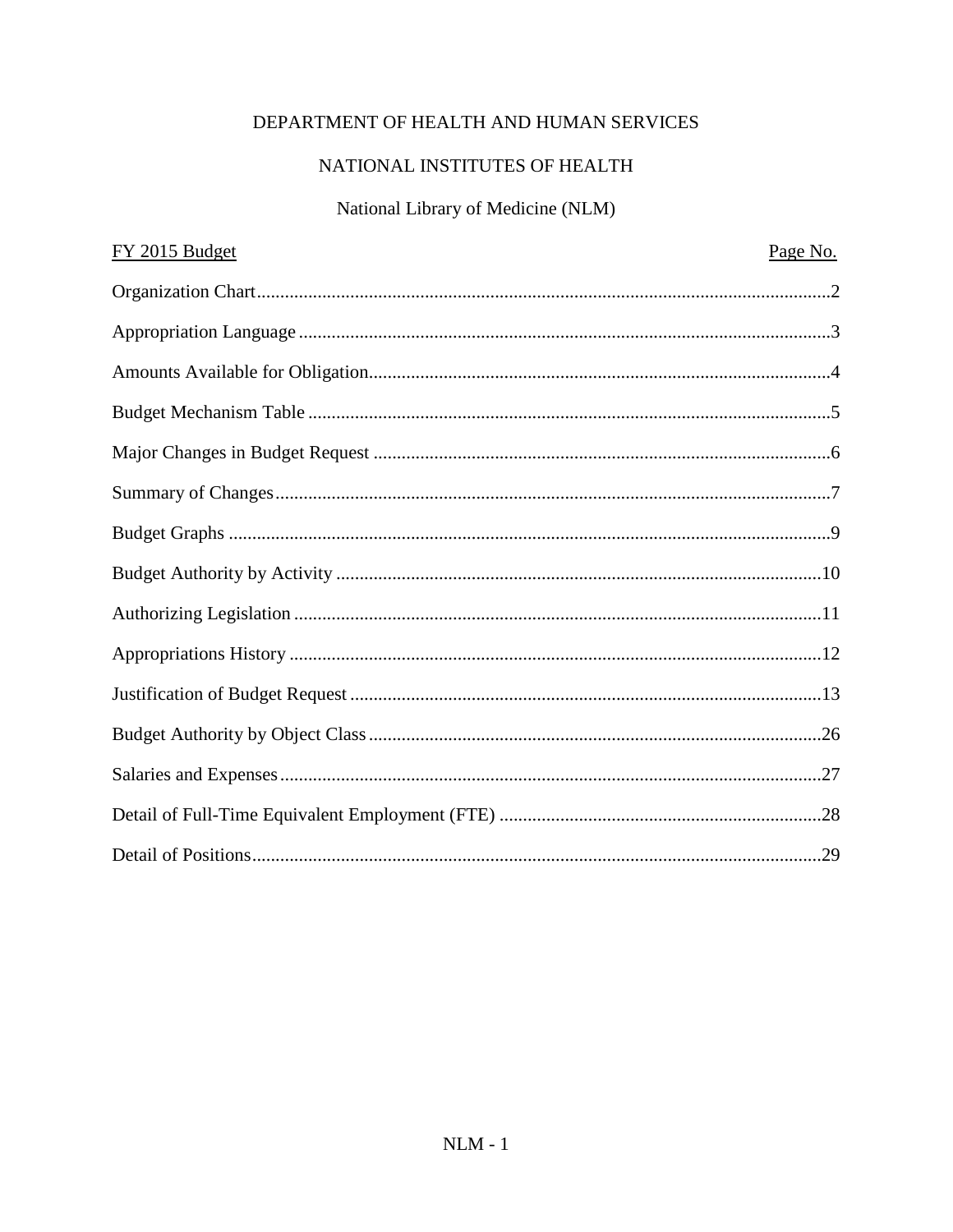### NATIONAL INSTITUTES OF HEALTH

### National Library of Medicine

### ORGANIZATION STRUCTURE

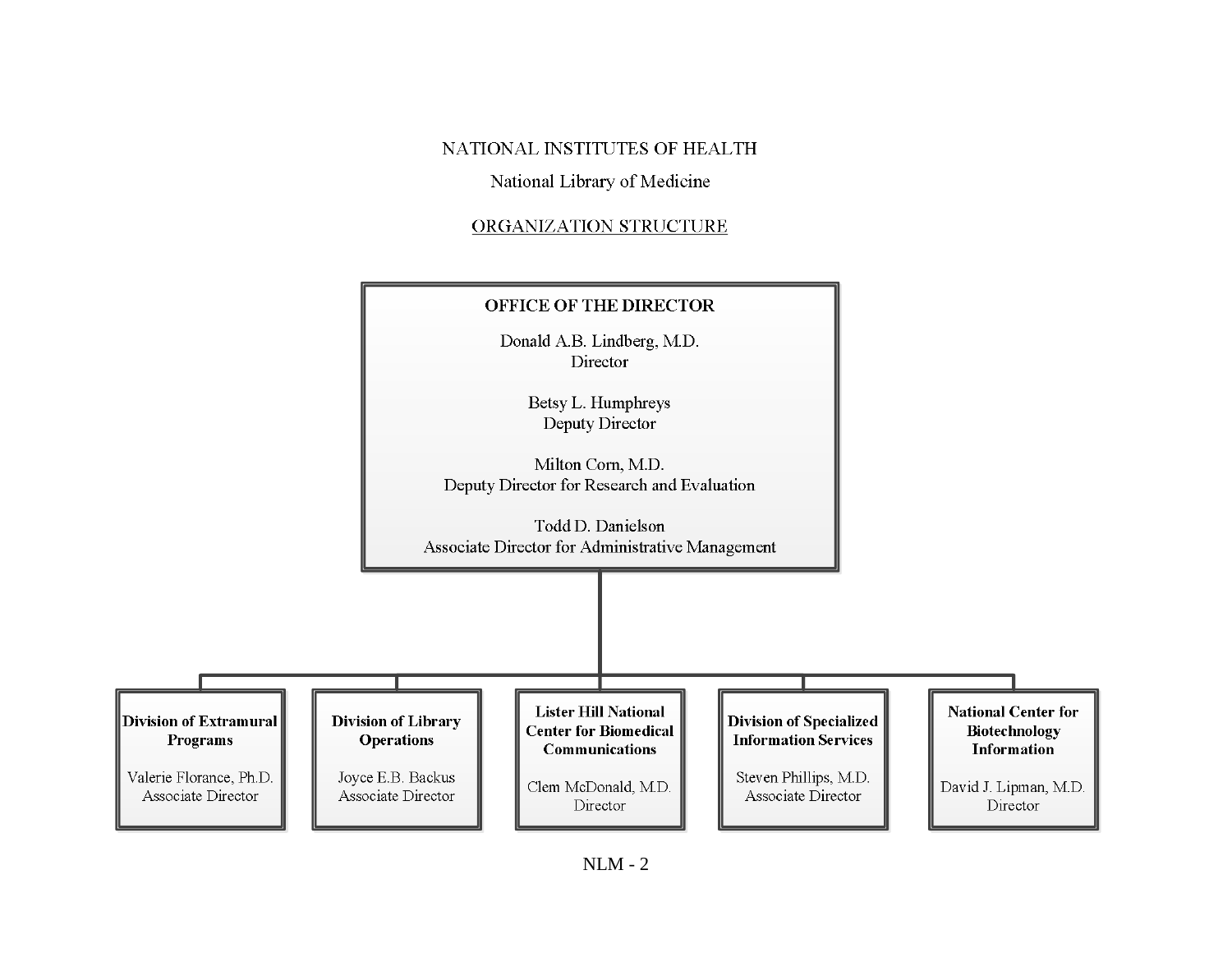### **NATIONAL INSTITUTES OF HEALTH**

National Library of Medicine

For carrying out section 301 and title IV of the PHS Act with respect to health information communications,**[**\$327,723,000**]***\$372,851,000: Provided, That of the amounts available for improvement of information systems,***[**of which**]**\$4,000,000 shall be available**[**until**]** *through* September 30,**[**2015**]***<sup>2016</sup>* **[**, for improvement of information systems**]**: *Provided further*, That in fiscal year **[**2014**]** *<sup>2015</sup>*, the National Library of Medicine may enter into personal services contracts for the provision of servicesin facilities owned, operated, or constructed under the jurisdiction of the NationalInstitutes of Health (referred to in this title as "NIH''): *Provided further*, That in addition to amounts provided herein, \$8,200,000 shall be available from amounts available under section 241 of the PHS Act to carry out the purposes of the National Information Center on Health Services Research and Health Care Technology established under section 478A of the PHS Act and related health information services.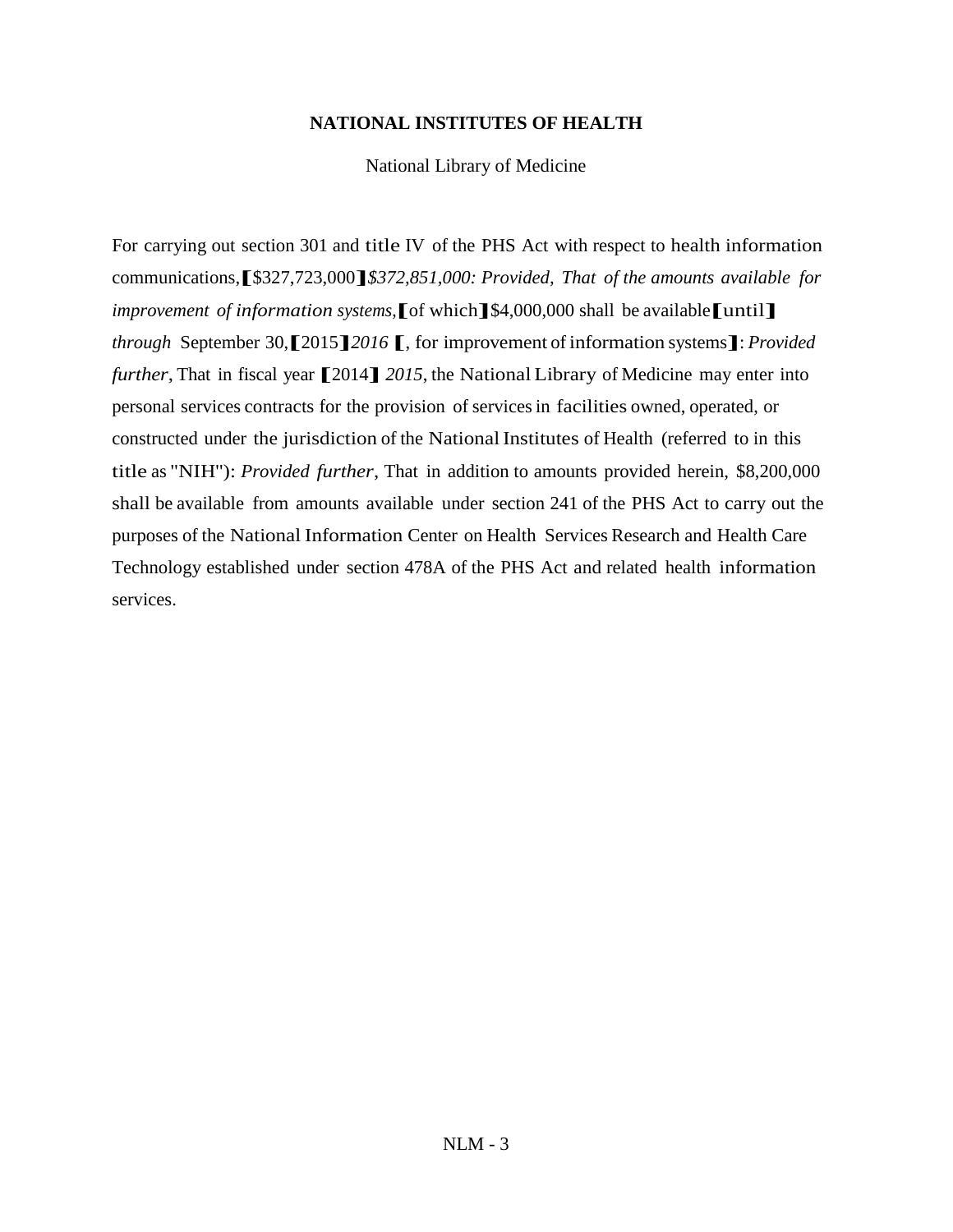### **Amounts Available for Obligation<sup>1</sup>**

(Dollars in Thousands)

| <b>Source of Funding</b>                                | FY 2013<br><b>Actual</b> | <b>FY 2014</b><br><b>Enacted</b> | FY 2015<br>President's<br><b>Budget</b> |
|---------------------------------------------------------|--------------------------|----------------------------------|-----------------------------------------|
| Appropriation                                           | \$337,639                | \$327,723                        | \$372,851                               |
| Type 1 Diabetes                                         | 0                        | 0                                | $\overline{0}$                          |
| Rescission                                              | $-675$                   | $\mathbf{\Omega}$                | $\overline{0}$                          |
| Sequestration                                           | $-16,947$                | $\overline{0}$                   | $\overline{0}$                          |
| Subtotal, adjusted appropriation                        | \$320,016                | \$327,723                        | \$372,851                               |
| FY 2013 Secretary's Transfer                            | $-1,867$                 |                                  | $\Omega$                                |
| <b>OAR HIV/AIDS Transfers</b>                           | 0                        | 500                              | $\overline{0}$                          |
| Comparative transfers to NLM for NCBI and Public Access | 33,847                   | 39,000                           | $\overline{0}$                          |
| National Children's Study Transfers                     | 271                      | $\overline{0}$                   | $\boldsymbol{0}$                        |
| Subtotal, adjusted budget authority                     | \$352,268                | \$367,223                        | \$372,851                               |
| Unobligated balance, start of year                      | 467                      | 1,353                            | $\overline{0}$                          |
| Unobligated balance, end of year                        | $-1,353$                 | $\boldsymbol{0}$                 | $\overline{0}$                          |
| Subtotal, adjusted budget authority                     | \$351,381                | \$368,576                        | \$372,851                               |
| Unobligated balance lapsing                             | $-179$                   | $\Omega$                         | $\Omega$                                |
| <b>Total obligations</b>                                | \$351,202                | \$368,576                        | \$372,851                               |

<sup>1</sup> Excludes the following amounts for reimbursable activities carried out by this account: FY 2013 - \$52,823 FY 2014 - \$59,679 FY 2015 - \$61,568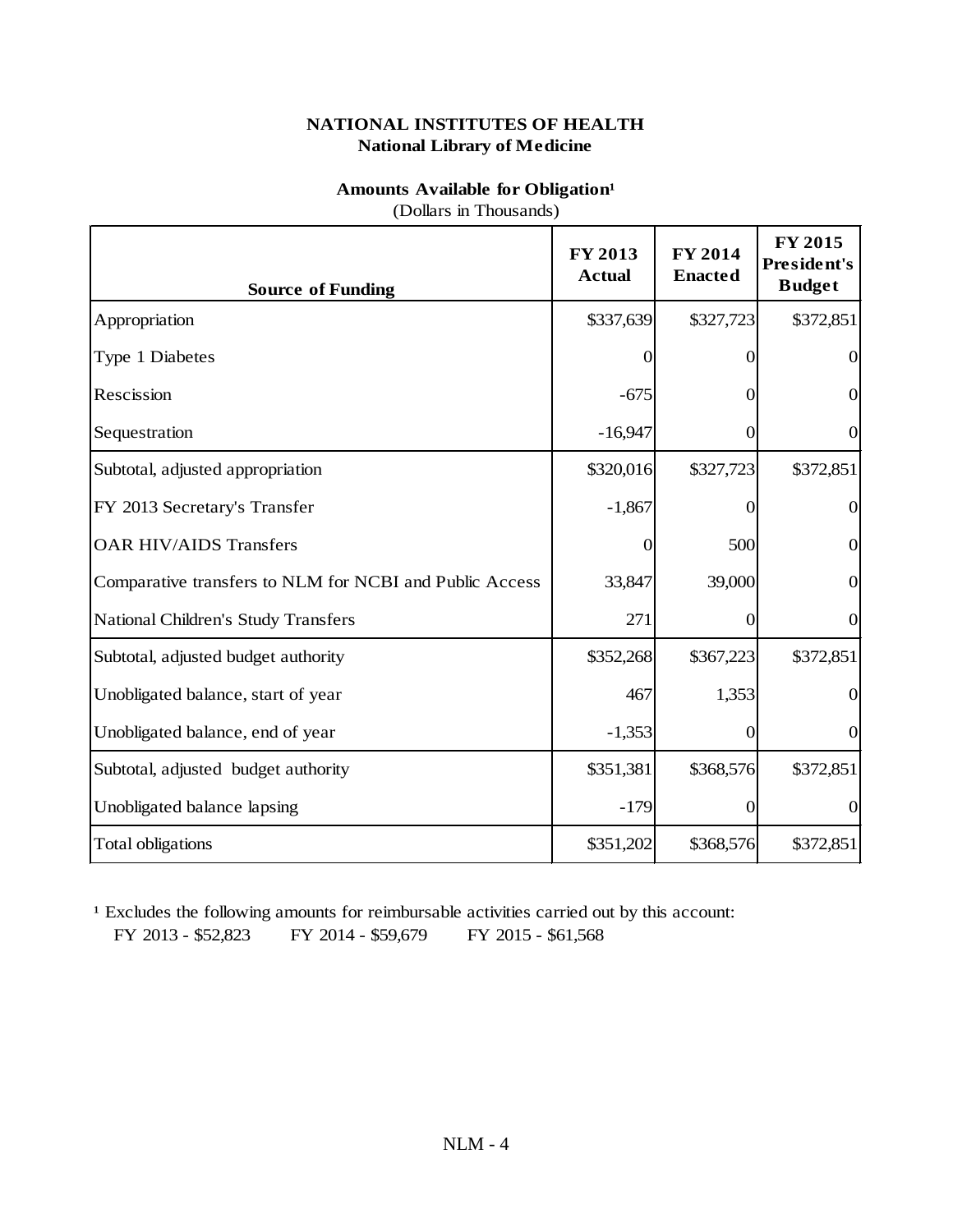#### **NATIONAL INSTITUTES OF HEALTH National Library of Medicine Budget Mechanism - Total<sup>1</sup>**

(Dollars in Thousands)

|                                    |                |                |                  | FY 2015 President's          |                  | FY 2015        |                  |                   |
|------------------------------------|----------------|----------------|------------------|------------------------------|------------------|----------------|------------------|-------------------|
| <b>MECHANISM</b>                   |                | FY 2013 Actual |                  | FY 2014 Enacted <sup>2</sup> |                  | <b>Budget</b>  |                  | $+/-$             |
|                                    | No.            | Amount         | No.              | Amount                       | No.              | Amount         |                  | FY 2014<br>Amount |
| <b>Research Projects:</b>          |                |                |                  |                              |                  |                | No.              |                   |
| Noncompeting                       | 57             | \$18,044       | 52               | \$16,673                     | 55               | \$18,109       | 3                | \$1,436           |
| Administrative Supplements         | (0)            | 16             | (0)              | $\Omega$                     | (0)              | $\Omega$       | (0)              |                   |
| Competing:                         |                |                |                  |                              |                  |                |                  |                   |
| Renewal                            |                | 1,783          | $\overline{0}$   | 0                            | $\overline{0}$   |                | $\boldsymbol{0}$ |                   |
| New                                | 9              | 3,198          | 20               | 7,150                        | 16               | 5,431          | $-4$             | $-1,719$          |
| Supplements                        | $\theta$       | $\Omega$       | $\boldsymbol{0}$ | $\Omega$                     | $\boldsymbol{0}$ | $\Omega$       | $\mathbf{0}$     |                   |
|                                    | 13             | \$4,981        | 20               | \$7,150                      | 16               | \$5,431        | $-4$             | $-$1,719$         |
| Subtotal, Competing                | 70             | \$23,041       | 72               |                              | 71               | \$23,540       | $-1$             |                   |
| Subtotal, RPGs                     |                | 709            |                  | \$23,823                     |                  |                | $-1$             | $-$ \$283<br>15   |
| SBIR/STTR                          | $\overline{2}$ |                | 3                | 786                          | $\overline{2}$   | 801            |                  |                   |
| <b>Research Project Grants</b>     | 72             | \$23,749       | 75               | \$24,609                     | 73               | \$24,341       | $-2$             | $-$ \$268         |
| Research Centers:                  |                |                |                  |                              |                  |                |                  |                   |
| Specialized/Comprehensive          | 1              | \$3,068        | $\mathbf{0}$     | \$0                          | $\boldsymbol{0}$ | \$0            | $\mathbf{0}$     | \$0               |
| <b>Clinical Research</b>           | $\Omega$       | $\mathbf{0}$   | $\Omega$         | $\mathbf{0}$                 | $\mathbf{0}$     | $\overline{0}$ | $\overline{0}$   | $\mathbf{0}$      |
| Biotechnology                      | $\Omega$       | $\Omega$       | $\Omega$         | $\Omega$                     | $\theta$         | $\Omega$       | $\overline{0}$   | $\Omega$          |
| Comparative Medicine               | $\Omega$       | $\mathbf{0}$   | $\Omega$         | $\mathbf{0}$                 | $\mathbf{0}$     | $\overline{0}$ | $\overline{0}$   | $\overline{0}$    |
| Research Centers in Minority       | $\mathbf{0}$   | $\Omega$       | $\overline{0}$   | $\mathbf{0}$                 | $\overline{0}$   | $\Omega$       | $\mathbf{0}$     | 0                 |
| Institutions                       |                |                |                  |                              |                  |                |                  |                   |
| Research Centers                   | $\mathbf{1}$   | \$3,068        | $\Omega$         | \$0                          | $\Omega$         | \$0            | $\theta$         | \$0               |
| Other Research:                    |                |                |                  |                              |                  |                |                  |                   |
| <b>Research Careers</b>            | 8              | \$932          | 13               | \$1,652                      | 17               | \$2,265        | $\overline{4}$   | \$613             |
| <b>Cancer Education</b>            | $\Omega$       | $\Omega$       | $\overline{0}$   | $\mathbf{0}$                 | $\overline{0}$   | $\overline{0}$ | $\overline{0}$   | $\mathbf{0}$      |
| Cooperative Clinical Research      | $\Omega$       | $\Omega$       | $\theta$         | $\Omega$                     | $\theta$         | $\Omega$       | $\theta$         | $\Omega$          |
| <b>Biomedical Research Support</b> | $\overline{c}$ | 1,205          | $\Omega$         | $\Omega$                     | $\Omega$         | $\Omega$       | $\theta$         | 0                 |
| Minority Biomedical Research       |                |                |                  |                              |                  |                |                  |                   |
| Support                            | $\Omega$       | $\Omega$       | $\Omega$         | $\Omega$                     | $\Omega$         | $\Omega$       | $\theta$         |                   |
| Other                              | 38             | 12,054         | 37               | 15,956                       | 31               | 15,611         | -6               | -345              |
| Other Research                     | 48             | \$14,190       | 50               | \$17,608                     | 48               | \$17,876       | $-2$             | \$268             |
| <b>Total Research Grants</b>       | 121            | \$41,007       | 125              | \$42,217                     | 121              | \$42,217       | $-4$             | \$0               |
| Ruth L Kirchstein Training Awards: | <b>FTTPs</b>   |                | <b>FTTPs</b>     |                              | <b>FTTPs</b>     |                | <b>FTTPs</b>     |                   |
| <b>Individual Awards</b>           | $\overline{0}$ | \$0            | $\mathbf{0}$     | \$0                          | $\mathbf{0}$     | \$0            | $\mathbf{0}$     | \$0               |
| <b>Institutional Awards</b>        | $\theta$       | $\overline{0}$ | $\mathbf{0}$     | $\mathbf{0}$                 | $\mathbf{0}$     | $\overline{0}$ | $\overline{0}$   | $\theta$          |
| <b>Total Research Training</b>     | $\overline{0}$ | \$0            | $\overline{0}$   | \$0                          | $\overline{0}$   | \$0            | $\overline{0}$   | \$0               |
| Research & Develop. Contracts      | 10             | \$17,666       | 10               | \$18,196                     | 10               | \$18,573       | $\mathbf{0}$     | \$377             |
| (SBIR/STTR) (non-add)              | (0)            | (0)            | (0)              | (0)                          | (0)              | (0)            | (0)              | (0)               |
| <b>Intramural Research</b>         | 698            | 280,020        | 698              | 292,005                      | 698              | 297,940        | $\overline{0}$   | 5,935             |
| Res. Management & Support          | 101            | 13,575         | 101              | 13,982                       | 101              | 14,121         | $\overline{0}$   | 139               |
|                                    |                |                |                  |                              |                  |                |                  |                   |
| Res. Management & Support (SBIR    | (0)            | (0)            | (0)              | (0)                          | (0)              | (0)            | (0)              | (0)               |
| Admin) (non-add)                   |                | 0              |                  | 0                            |                  |                |                  |                   |
| Construction                       |                |                |                  |                              |                  |                |                  |                   |
| <b>Buildings and Facilities</b>    |                |                |                  | ∩                            |                  |                |                  |                   |
| Total, NLM                         | 799            | \$352,268      | 799              | \$367,223                    | 799              | \$372,851      | $\overline{0}$   | \$5,628           |

All items in italics and brackets are non-add entries. FY 2013 and FY 2014 levels are shown on a comparable basis to FY 2015. ² The amounts in the FY 2014 column take into account funding reallocations, and therefore may not add to the total budget authority reflected herein.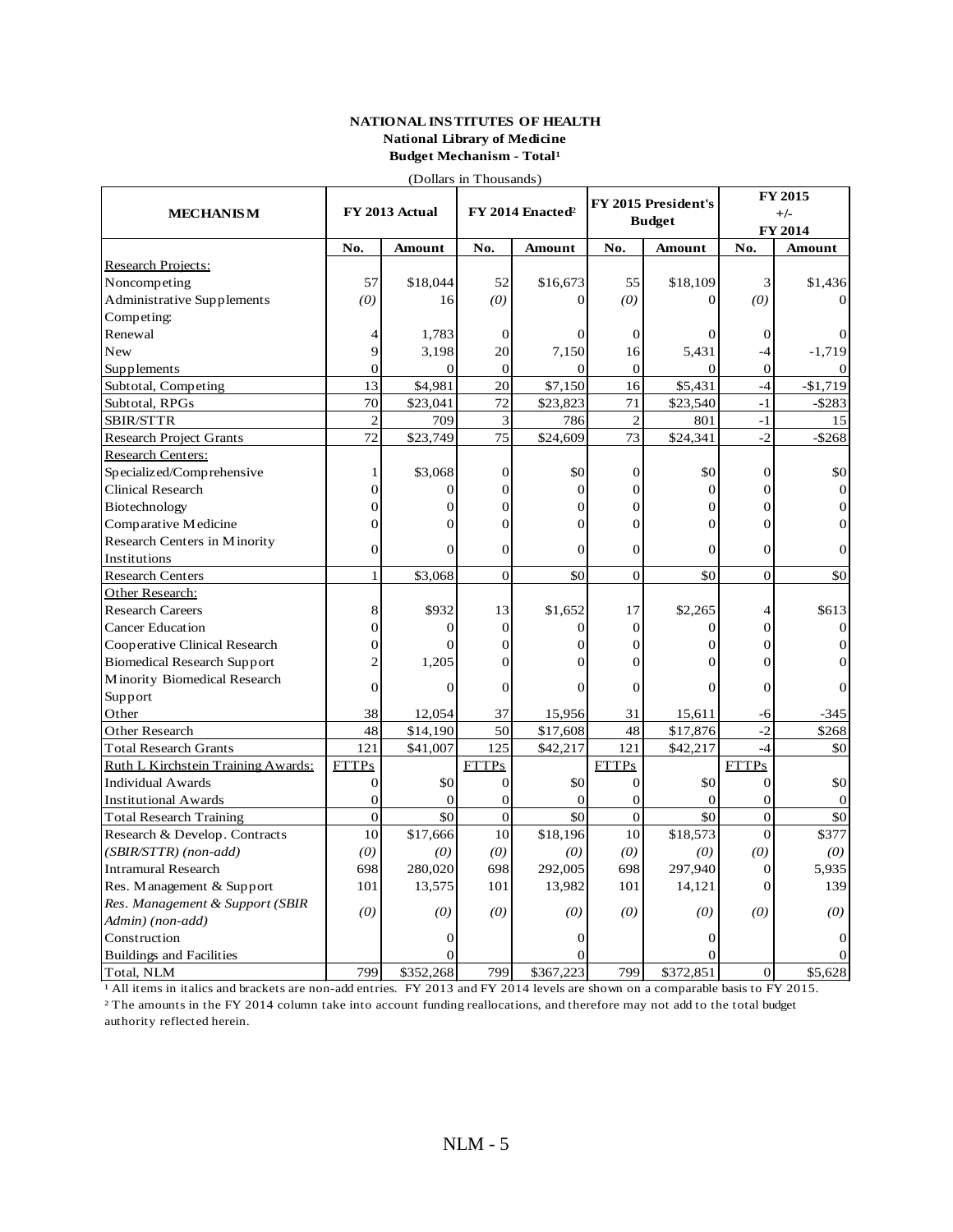## **Major Changes in the Fiscal Year 2015 President's Budget Request**

Major changes by budget mechanism and/or budget activity detail are briefly described below. Note that there may be overlap between budget mechanism and activity detail and these highlights will not sum to the total change for the FY 2015 President's Budget for NLM, which is \$6.451 million over the FY 2014 Enacted Level, for a total of \$372.851 million.

## Intramural Programs (+\$5.935 million; total \$297.940 million):

Funds (\$5.5 million) have been specifically included in NLM's budget request to allow the National Center for Biotechnology Information (NCBI) to meet the challenge of collecting, organizing, analyzing, and disseminating the deluge of data emanating from research in molecular biology and genomics and to support the deposit of manuscripts in PubMed Central under the NIH Public Access Policy. The additional funds will take the place of the funds that are now obtained from other NIH sources and transferred to NLM in the year of execution. Providing direct funding to NLM decreases administrative burden, increases transparency and enhances NCBI's ability to provide an integrated, genomic information resource for biomedical researchers at NIH and around the world and to provide access to papers resulting from NIHfunded research. Additionally, NLM will support the incremental increase to the cost of literature purchases and contractual services in order to maintain its national biomedical information services, including the development and dissemination of molecular biology and genomic information, clinical trials data, published literature, and other services that provide access to the results of research.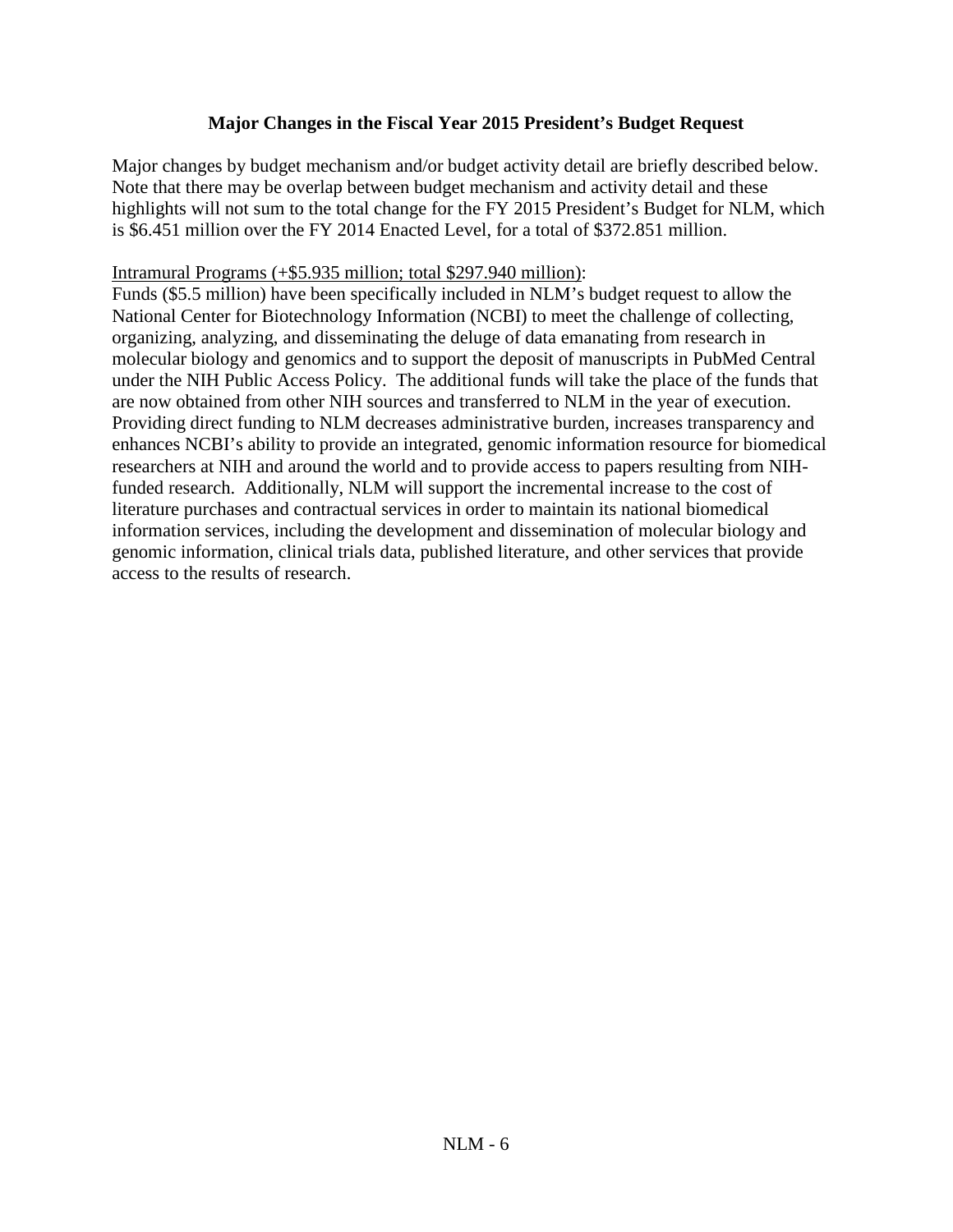## **Summary of Changes<sup>1</sup>**

## (Dollars in Thousands)

| FY 2014 Enacted                                                                                 |                                      |                                   |             | \$367,223                         |
|-------------------------------------------------------------------------------------------------|--------------------------------------|-----------------------------------|-------------|-----------------------------------|
| FY 2015 President's Budget                                                                      |                                      |                                   |             | \$372,851                         |
| Net change                                                                                      |                                      |                                   |             | \$5,628                           |
|                                                                                                 | FY 2015 President's<br><b>Budget</b> |                                   |             | <b>Change from FY 2014</b>        |
| <b>CHANGES</b>                                                                                  | <b>FTEs</b>                          | <b>Budget</b><br><b>Authority</b> | <b>FTEs</b> | <b>Budget</b><br><b>Authority</b> |
| A. Built-in:                                                                                    |                                      |                                   |             |                                   |
| 1. Intramural Programs:                                                                         |                                      |                                   |             |                                   |
| a. Annualization of January 2014 pay increase & benefits                                        |                                      | \$63,984                          |             | \$170                             |
| b. January FY 2015 pay increase & benefits                                                      |                                      | 63,984                            |             | 509                               |
| c. Zero more days of pay $(n/a$ for 2015)                                                       |                                      | 63,984                            |             | $\theta$                          |
| d. Differences attributable to change in FTE                                                    |                                      | 63,984                            |             | $\theta$                          |
| e. Payment for centrally furnished services                                                     |                                      | 5,372                             |             | 0                                 |
| f. Increased cost of laboratory supplies, materials, other<br>expenses, and non-recurring costs |                                      | 228,585                           |             | $\theta$                          |
| Subtotal                                                                                        |                                      |                                   |             | \$679                             |
| 2. Research Management and Support:                                                             |                                      |                                   |             |                                   |
| a. Annualization of January 2014 pay increase & benefits                                        |                                      | \$8,555                           |             | \$23                              |
| b. January FY 2015 pay increase $&$ benefits                                                    |                                      | 8,555                             |             | 69                                |
| c. Zero more days of pay (n/a for 2015)                                                         |                                      | 8,555                             |             | $\overline{0}$                    |
| d. Differences attributable to change in FTE                                                    |                                      | 8,555                             |             | 0                                 |
| e. Payment for centrally furnished services                                                     |                                      | 847                               |             | $\Omega$                          |
| f. Increased cost of laboratory supplies, materials, other<br>expenses, and non-recurring costs |                                      | 4,718                             |             | $\Omega$                          |
| Subtotal                                                                                        |                                      |                                   |             | \$92                              |
| Subtotal, Built-in                                                                              |                                      |                                   |             | \$771                             |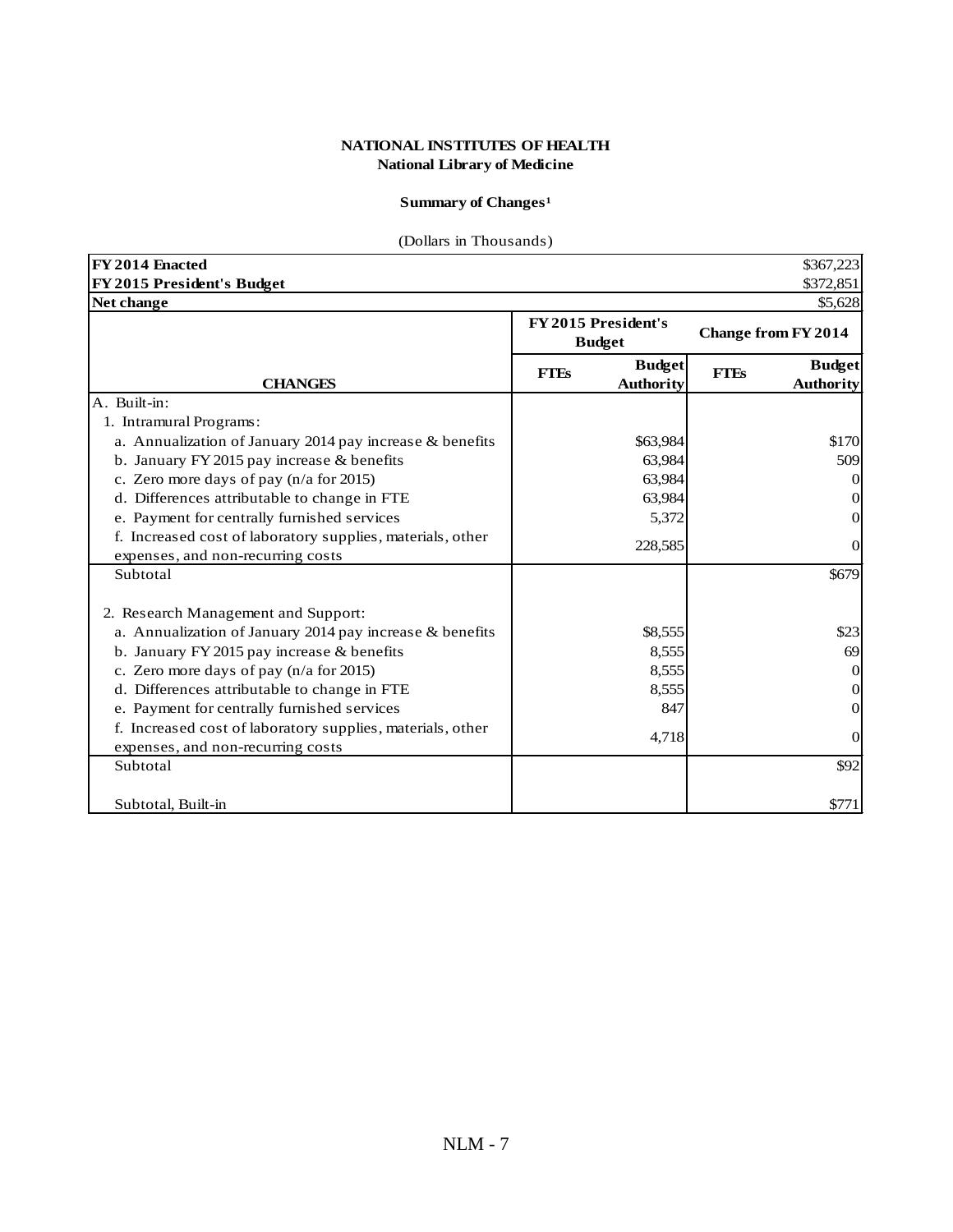#### **Summary of Changes - Continued<sup>1</sup>**

#### **(Dollars in Thousands)**

|                                       |                  | FY 2015 President's<br><b>Budget</b> | <b>Change from FY 2014</b> |                |  |
|---------------------------------------|------------------|--------------------------------------|----------------------------|----------------|--|
| <b>CHANGES</b>                        | No.              | <b>Amount</b>                        | No.                        | <b>Amount</b>  |  |
| B. Program:                           |                  |                                      |                            |                |  |
| 1. Research Project Grants:           |                  |                                      |                            |                |  |
| a. Noncompeting                       | 55               | \$18,109                             | 3                          | \$1,436        |  |
| b. Competing                          | 16               | 5,431                                | $-4$                       | $-1,719$       |  |
| c. SBIR/STTR                          | $\overline{c}$   | 801                                  | $-1$                       | 15             |  |
| Subtotal, RPGs                        | 73               | \$24,341                             | $-2$                       | $-$ \$268      |  |
| 2. Research Centers                   | $\boldsymbol{0}$ | \$0                                  | $\boldsymbol{0}$           | \$0            |  |
| 3. Other Research                     | 48               | 17,876                               | $-2$                       | 268            |  |
| 4. Research Training                  | $\boldsymbol{0}$ | $\Omega$                             | $\boldsymbol{0}$           | $\mathbf{0}$   |  |
| 5. Research and development contracts | 10               | 18,573                               | $\overline{0}$             | 377            |  |
| Subtotal, Extramural                  |                  | \$60,790                             |                            | \$377          |  |
|                                       | <b>FTEs</b>      |                                      | <b>FTEs</b>                |                |  |
| 6. Intramural Programs                | 698              | \$297,940                            | $\mathbf{0}$               | \$5,934        |  |
| 7. Research Management and Support    | 101              | 14,121                               | $\boldsymbol{0}$           | 139            |  |
| 8. Construction                       |                  | 0                                    |                            | $\mathbf{0}$   |  |
| 9. Buildings and Facilities           |                  | 0                                    |                            | $\overline{0}$ |  |
| Subtotal, Program                     | 799              | \$372,851                            | $\mathbf{0}$               | \$6,450        |  |
| Total changes                         |                  |                                      |                            | \$5,628        |  |

<sup>1</sup> The amounts in the Change from FY 2014 column take into account funding reallocations, and therefore may not add to the net change reflected herein.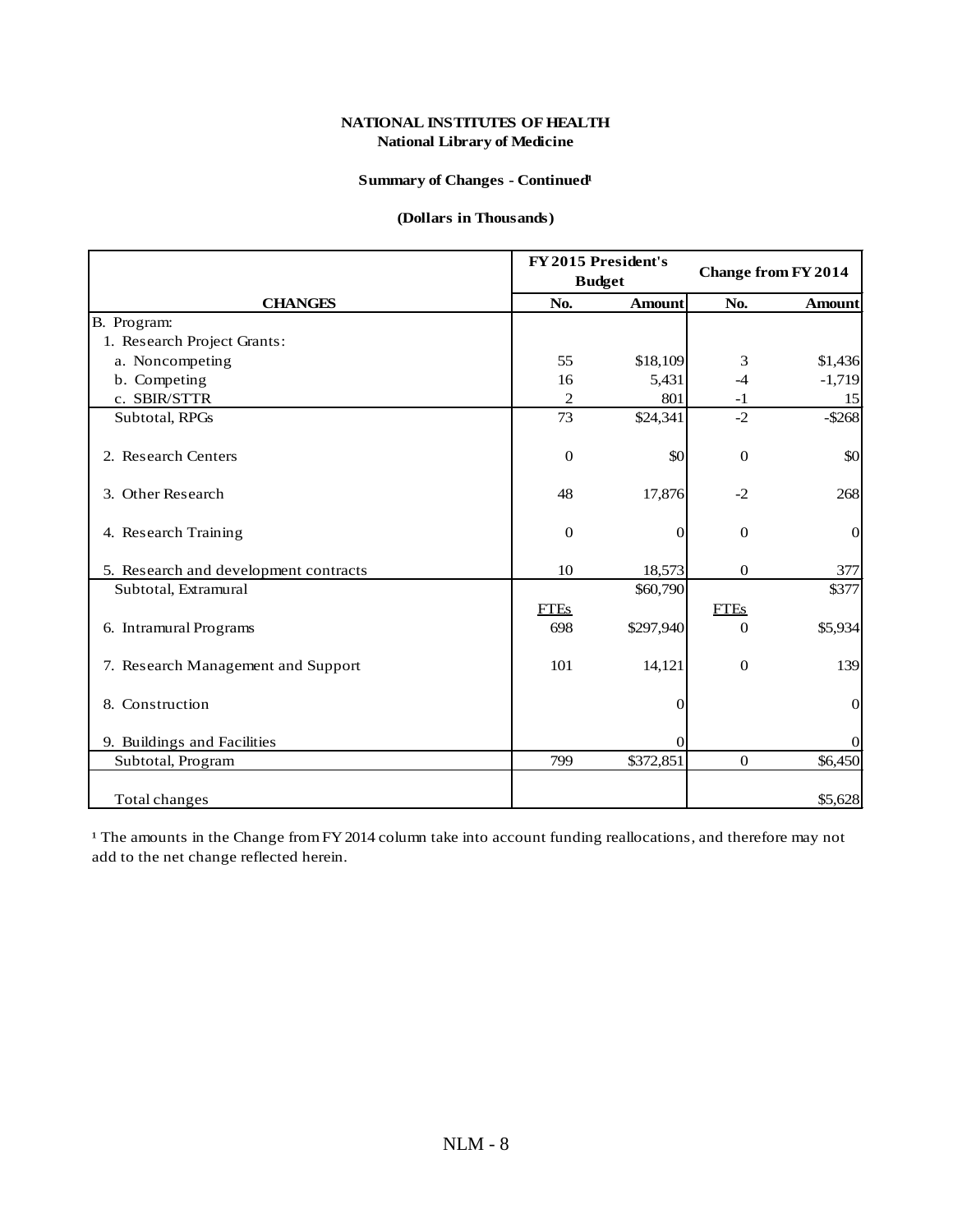

## **Fiscal Year 2015 Budget Graphs**

Distribution by Mechanism:



Change by Selected Mechanism:

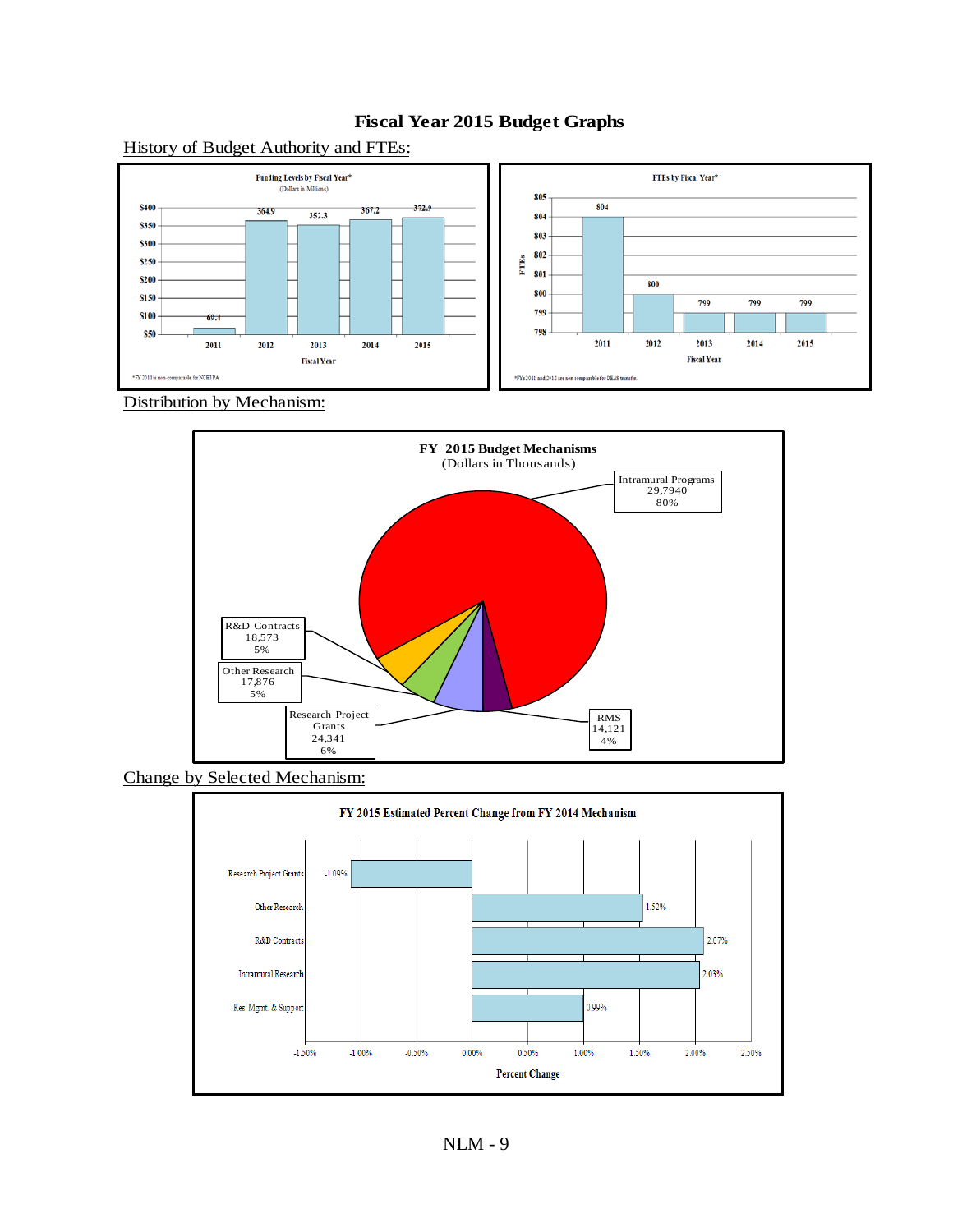## **Budget Authority by Activity<sup>1</sup>**

|  |  | (Dollars in Thousands) |
|--|--|------------------------|
|--|--|------------------------|

|                                                                       | FY 2013 Actual |           | FY 2014 Enacted <sup>2</sup> |               | FY 2015<br><b>President's</b><br><b>Budget</b> |               | <b>FY 2015</b><br>$+/-$<br><b>FY 2014</b> |         |
|-----------------------------------------------------------------------|----------------|-----------|------------------------------|---------------|------------------------------------------------|---------------|-------------------------------------------|---------|
| <b>Extramural Research</b>                                            | <b>FTE</b>     | Amount    | <b>FTE</b>                   | <b>Amount</b> | <b>FTE</b>                                     | <b>Amount</b> | <b>FTE</b>                                | Amount  |
| Detail                                                                |                |           |                              |               |                                                |               |                                           |         |
| Health Information for Health<br>Professionals and the Public (NN/LM) |                | \$11,573  |                              | \$11,891      |                                                | \$11,891      |                                           | \$0     |
| Informatics Resources for Biomedicine<br>and Health                   |                | 20,284    |                              | 23,913        |                                                | 24,558        |                                           | 645     |
| <b>Biomedical Informatics Research</b>                                |                | 26,817    |                              | 24,609        |                                                | 24,341        |                                           | $-268$  |
| Subtotal, Extramural                                                  |                | \$58,673  |                              | \$60,413      |                                                | \$60,790      |                                           | \$377   |
| <b>Intramural Research</b>                                            | 698            | \$280,020 | 698                          | \$292,005     | 698                                            | \$297,940     | $\bf{0}$                                  | \$5,935 |
| <b>Research Management &amp; Support</b>                              | 101            | \$13,575  | 101                          | \$13,982      | 101                                            | \$14,121      | $\bf{0}$                                  | \$139   |
| <b>TOTAL</b>                                                          | 799            | \$352,268 | 799                          | \$367,223     | 799                                            | \$372,851     | $\bf{0}$                                  | \$5,628 |

<sup>1</sup> Includes FTEs whose payroll obligations are supported by the NIH Common Fund.

² The amounts in the FY 2014 column take into account funding reallocations, and therefore may not add to the total budget authority reflected herein.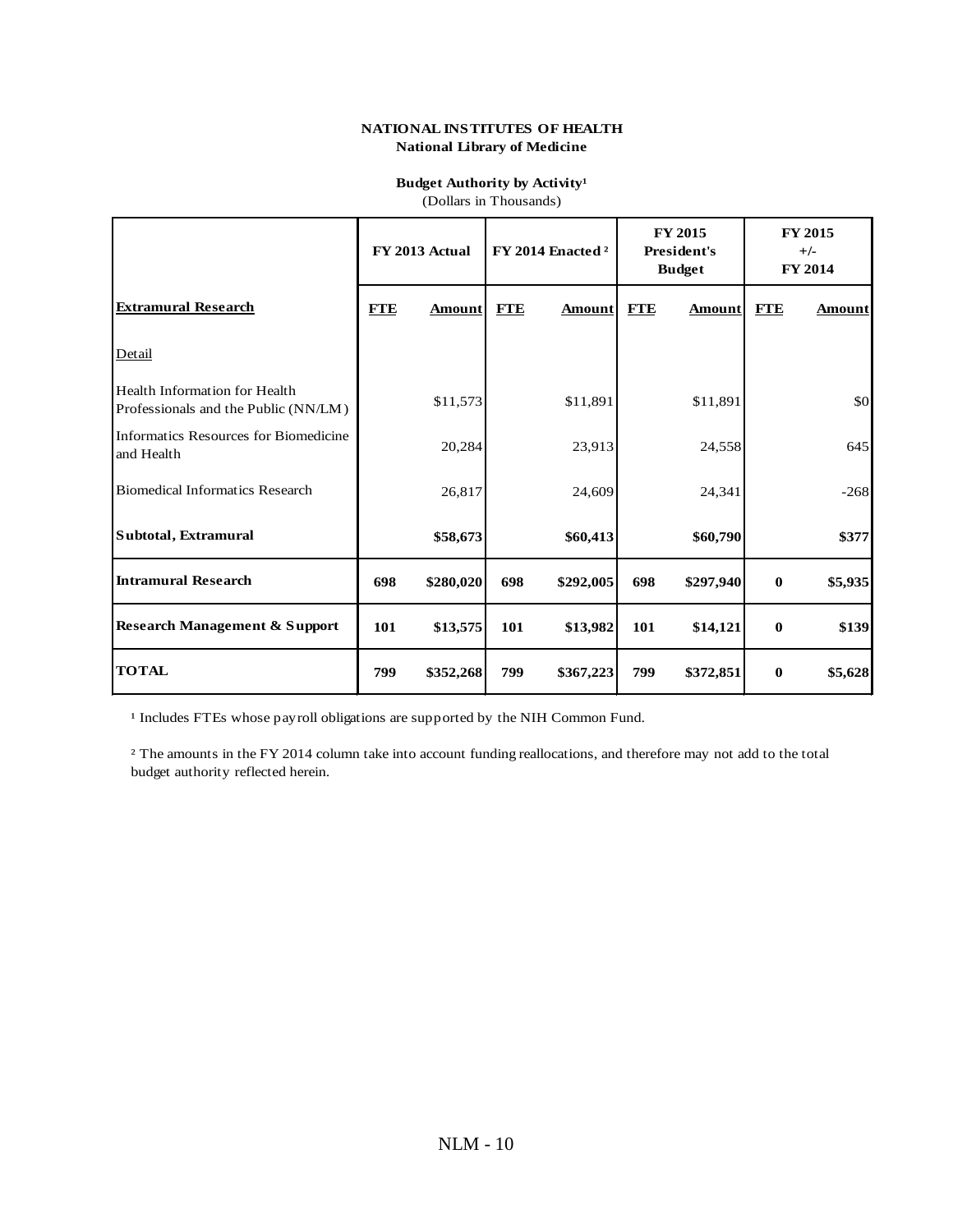#### **Authorizing Legislation**

|                              | PHS Act/<br><b>Other Citation</b> | <b>U.S. Code</b><br><b>Citation</b> | 2014 Amount<br><b>Authorized</b> | FY 2014 Enacted | 2015 Amount<br><b>Authorized</b> | FY 2015 President's<br><b>Budget</b> |
|------------------------------|-----------------------------------|-------------------------------------|----------------------------------|-----------------|----------------------------------|--------------------------------------|
| Research and Investigation   | Section 301                       | 42§241                              | Indefinite                       |                 | Indefinite                       |                                      |
|                              |                                   |                                     |                                  | \$367,223,000   |                                  | \$372,851,000                        |
| National Library of Medicine | Section $401(a)$                  | 42§281                              | Indefinite                       |                 | Indefinite                       |                                      |
| Total, Budget Authority      |                                   |                                     |                                  | \$367,223,000   |                                  | \$372,851,000                        |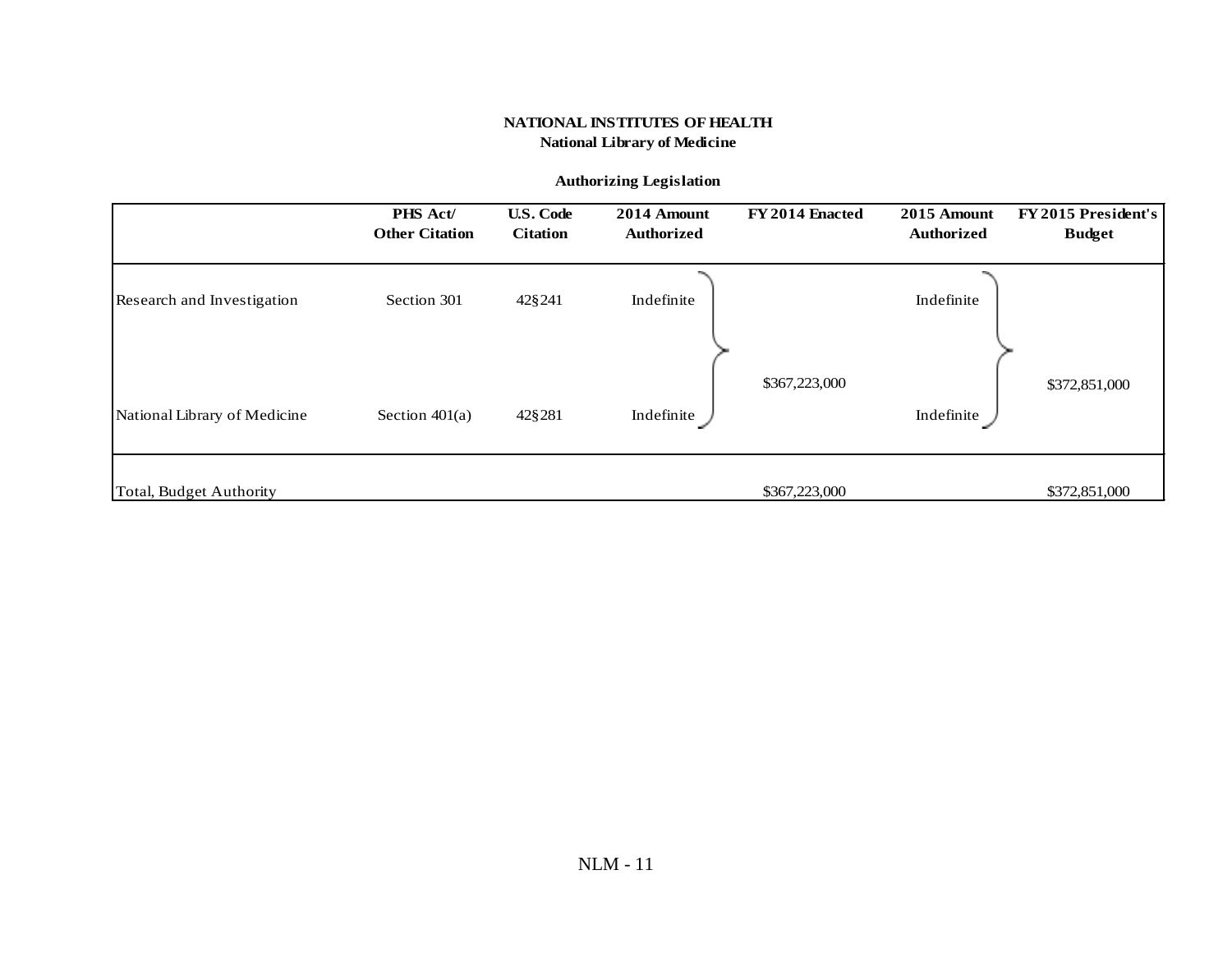## **Appropriations History**

| <b>Fiscal Year</b> | <b>Budget Estimate</b><br>to Congress | <b>House Allowance</b> | <b>Senate Allowance</b> | Appropriation   |
|--------------------|---------------------------------------|------------------------|-------------------------|-----------------|
| 2005               | \$316,947,000                         | \$316,947,000          | \$316,900,000           | \$317,947,000   |
| Rescission         |                                       |                        |                         | (\$2,801,000)   |
| 2006               | \$318,091,000                         | \$318,091,000          | \$327,247,000           | \$318,091,000   |
| Rescission         |                                       |                        |                         | (\$3,181,000)   |
| 2007               | \$313,269,000                         | \$313,269,000          | \$315,294,000           | \$320,850,000   |
| Rescission         |                                       |                        |                         | \$0             |
| 2008               | \$312,562,000                         | \$325,484,000          | \$327,817,000           | \$326,669,000   |
| Rescission         |                                       |                        |                         | $(\$5,707,000)$ |
| 2009               | \$323,046,000                         | \$331,847,000          | \$329,996,000           | \$330,771,000   |
| Rescission         |                                       |                        |                         | \$0             |
| Supplemental       |                                       |                        |                         | \$1,705,000     |
| 2010               | \$334,347,000                         | \$342,585,000          | \$336,417,000           | \$339,716,000   |
| Rescission         |                                       |                        |                         | \$0             |
| 2011               | \$364,802,000                         |                        | \$364,254,000           | \$339,716,000   |
| Rescission         |                                       |                        |                         | $(\$2,982,909)$ |
| 2012               | \$387,153,000                         | \$387,153,000          | \$358,979,000           | \$338,278,000   |
| Rescission         |                                       |                        |                         | $(\$639,345)$   |
| 2013               | \$372,651,000                         |                        | \$381,981,000           | \$337,638,655   |
| Rescission         |                                       |                        |                         | $(\$675,277)$   |
| Sequestration      |                                       |                        |                         | (\$16,947,139)  |
| 2014               | \$382,252,000                         |                        | \$387,912,000           | \$327,723,000   |
| Rescission         |                                       |                        |                         | \$0             |
| 2015               | \$372,851,000                         |                        |                         |                 |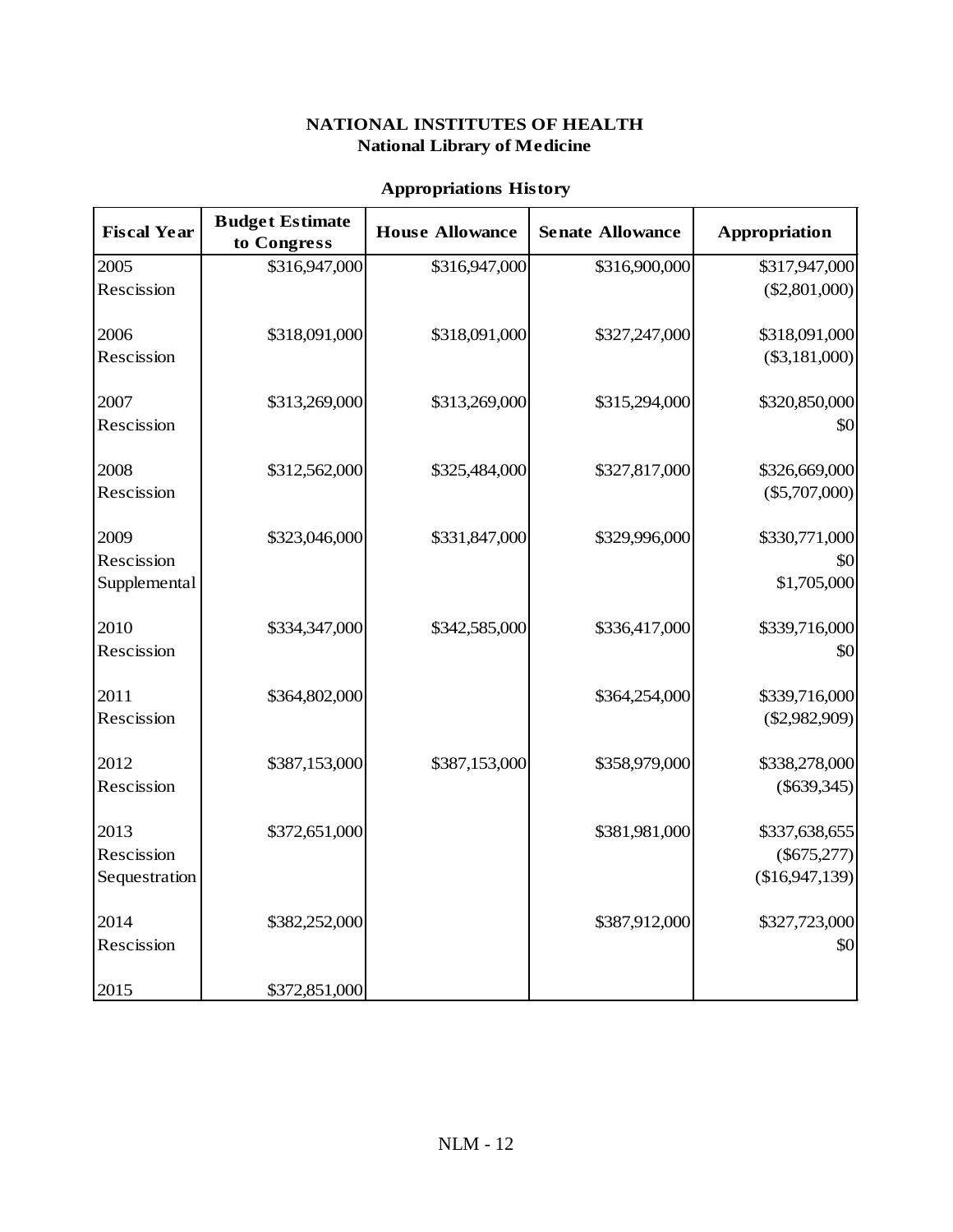## **Justification of Budget Request**

## *National Library of Medicine*

Authorizing Legislation: Section 301 and title IV of the Public Health Service Act, as amended.

Budget Authority (BA):

|            | FY 2013       | FY 2014       | FY 2015            | $FY$ 2015 +/-   |
|------------|---------------|---------------|--------------------|-----------------|
|            | Actual        | Enacted       | President's Budget | FY 2014         |
| ВA         | \$352,267,975 | \$367,223,000 | \$372,851,000      | $+$ \$5,628,000 |
| <b>FTE</b> | 799.          | 799           | 799                | ---             |

The amounts in the FY 2014 column take into account funding reallocations, and therefore may not add to the total budget authority reflected herein.

NLM amounts above have been comparably adjusted upward by \$33.847 million in FY 2013 and \$39.000 million in FY 2014 to reflect the FY 2015 proposal to budget for NIH expenses for Public Access and the National Center for Biotechnology Information in the organization (NLM) that carries out these activities, instead of continuing to spread these costs across all of the NIH Institutes and Centers.

Program funds are allocated as follows: Competitive Grants/Cooperative Agreements; Contracts; Direct Federal/Intramural and Other.

## **Director's Overview**

The National Library of Medicine (NLM), the world's largest biomedical library:

- builds and provides electronic information resources used billions of times each year by millions of scientists, health professionals, and members of the public;
- supports and conducts research, development, and training in biomedical informatics, data science, and health information technology; and
- coordinates a 6,100-member National Network of Libraries of Medicine that promotes and provides access to health information in communities across the U.S.

Using advanced information systems, a cutting-edge informatics research portfolio, and extensive partnerships, NLM plays an essential role in catalyzing and supporting the translation of basic science into new treatments, improved practice, useful decision support for health professionals and patients, and effective disaster and emergency preparedness and response.

NLM's advanced systems disseminate many types of information essential to research and health, including genetic, genomic, and biochemical data; images; published and unpublished research results; decision support resources; scientific and health data standards; informatics tools for system developers; and health information for the public. NLM indexes and organizes information produced by government agencies, NIH-funded institutions, non-profit organizations, commercial publishers, and libraries. Scientists, health professionals, and the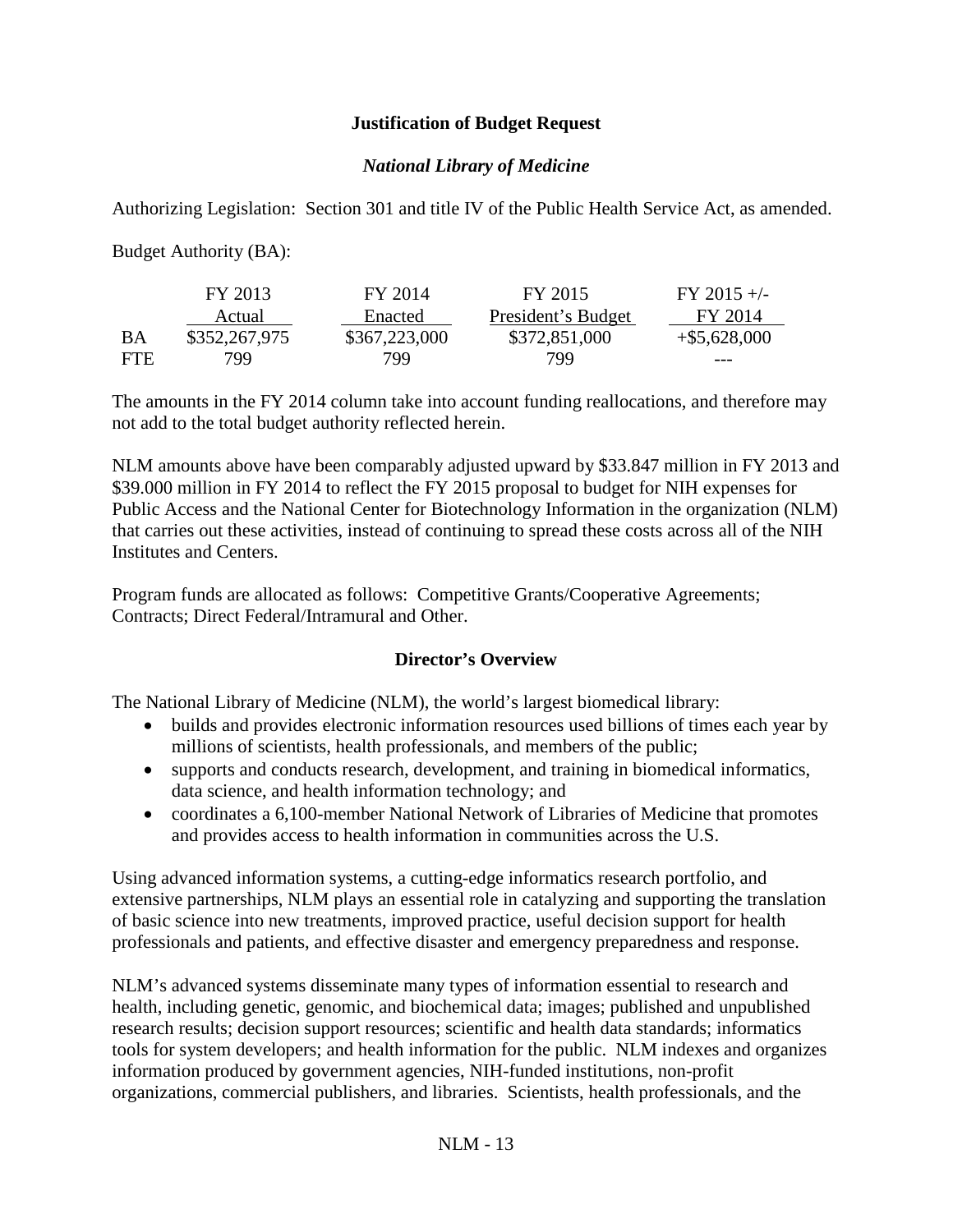public can search or download information directly from an NLM Web site, find it via an Internet search engine, or use an "app" that provides value-added access to NLM data. Thousands of commercial and non-profit system developers regularly use the applications programming interfaces that NLM provides to fuel private sector innovation.

Increasing ability to couple NLM's expanding databases of research results, scientific data, and high quality health information with standardized electronic health records offers exciting opportunities to improve understanding of disease, identify new therapeutic avenues, and speed the translation of such discoveries into improved health and health care.

# **Overall Theme: High Priorities for FY 2015**

# • **Theme 1: Today's Basic Science for Tomorrow's Breakthroughs**

High quality, cost-effective science builds upon evidence in previously published papers, uses existing scientific data effectively, and then produces data and published evidence that in turn promote new science and new discoveries. NLM databases and systems promote scientific breakthroughs by playing an essential role in all phases of this process. Scientists rely heavily on NLM's rapidly growing and richly linked databases and tools to identify, access, and analyze existing published papers and important sources of research data. Many scientists use NLM information systems to make publications and data resulting from their own research readily available to the scientific community. Even more will do so as NLM provides support to other federal agencies seeking to expand public access to the results of the research they fund.

In intramural research divisions and through extramural grants, NLM actively conducts and supports advanced research in information storage, indexing, and retrieval and in computational biology. NLM also funds the development of computational tools and methods for analysis of publications, scientific data, electronic health records, and images.

# • **Theme 2: Precision Medicine**

Precision medicine aims to use detailed data about an individual to develop a targeted prevention and treatment strategy that optimizes the chance of positive health outcomes. Achievement of this goal requires acquisition and effective use of new knowledge about the health effects of an individual's genetic makeup, environmental exposures, and lifestyle choices and constraints. NLM supports both the acquisition and the direct clinical application of such knowledge.

The Database of Genomes and Phenomes (dbGaP), developed by NLM's National Center for Biotechnology Information (NCBI), provides access to the results of genome-wide association studies that identify candidate genetic mutations, which may predict better or worse health outcomes. As genetic variations of direct clinical significance are determined, this knowledge is made available through the ClinVar database. The Genetic Testing Registry provides information about clinical and research tests that identify specific variations and is available to scientists, health professionals, and patients.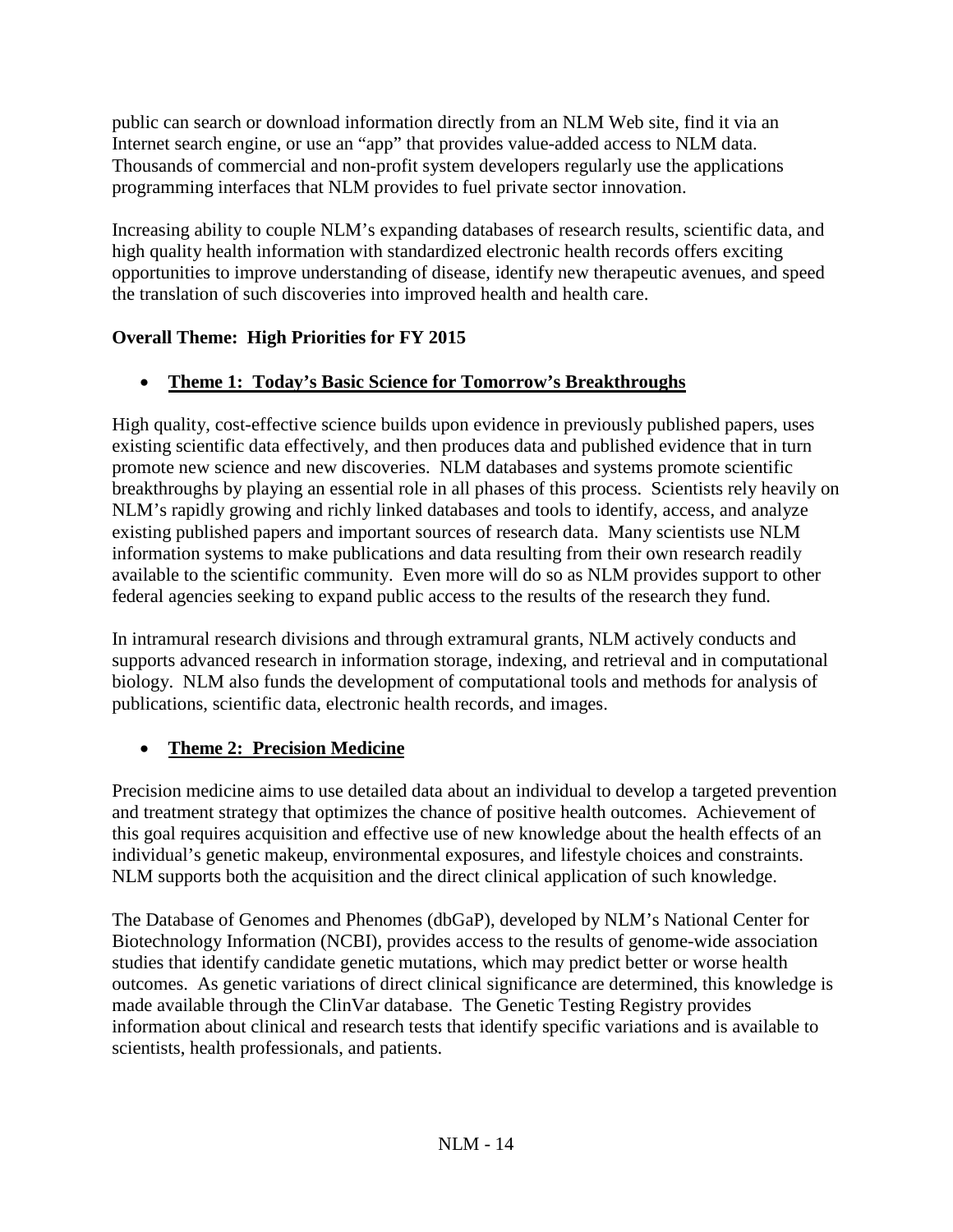Clinical studies that analyze the genetic make-up of participants to identify genetic variations actually associated with different outcomes provide confirming evidence for precision medicine. NLM's ClinicalTrials.gov is the world's most comprehensive clinical research registry, with more than 160,000 studies. As a result of requirements in the 2007 Food and Drug Administration Amendments Act, ClinicalTrials.gov includes summary results data for more than 11,000 trials of drugs and devices and is the only public source of results data for many trials.

Another aspect of precision medicine is the identification of the specific pathogen(s) to which an individual has been exposed. With FDA, academia, and the private sector, NLM's NCBI is creating a public database of the gene sequences of 100,000 bacteria known to cause foodborne outbreaks. Access to these genomes will speed identification of the bacteria involved in specific outbreaks and facilitate development of tests to aid diagnosis and treatment of affected people. In conjunction with FDA and CDC, a pipeline for rapid pathogen identification is operating in a pilot phase.

Patients are also a critical source of information that can lead to more precise and effective treatments. NLM grants support informatics research on methods for patients to share personal health data for research and care. NLM's intramural research program on personal health records builds on more than two decades of work on standard terminologies in the Unified Medical Language System. Researchers explore methods to help people to use evidence to manage their own health, convey information to their health care teams, and generate standardized data to speed scientific discovery.

## • **Theme 3: Big Opportunities in Big Data**

NLM's NCBI has been a focal point for "Big Data" in biomedicine for decades. NCBI is a leader in organizing and providing rapid access to massive amounts of genetic sequence data generated from evolving high-throughput sequencing technologies. NCBI serves more than 30 terabytes of biomedical data to more than 3.3 million users every day, drawing on massive data archives. Some of the largest datasets, such as those from NIH's 1000 Genomes Project, are also available in the Amazon cloud. This allows faster access and analysis by researchers who may be otherwise hampered by insufficient bandwidth or computing power.

Immense quantities of data are already collected in standardized ways, made available from NLM and other accessible sources, and heavily used by the scientific community. Unfortunately, there are additional categories of less uniform and reusable digital data resulting from NIH-funded research projects that remain relatively hidden in the individual labs that generated them. Even the readily available data are not used as broadly or effectively as they could be due to lack of knowledge about available data and analysis tools, an inadequate number of scientists with a strong combination of biomedical and computational training, and historical lack of incentives for scientists to share data.

NLM is engaged in all phases of the NIH Big Data to Knowledge (BD2K) initiative, which is designed to address these problems and to ensure that the country receives the largest possible return on its investment in generating biomedical data. FY 2013 activities included the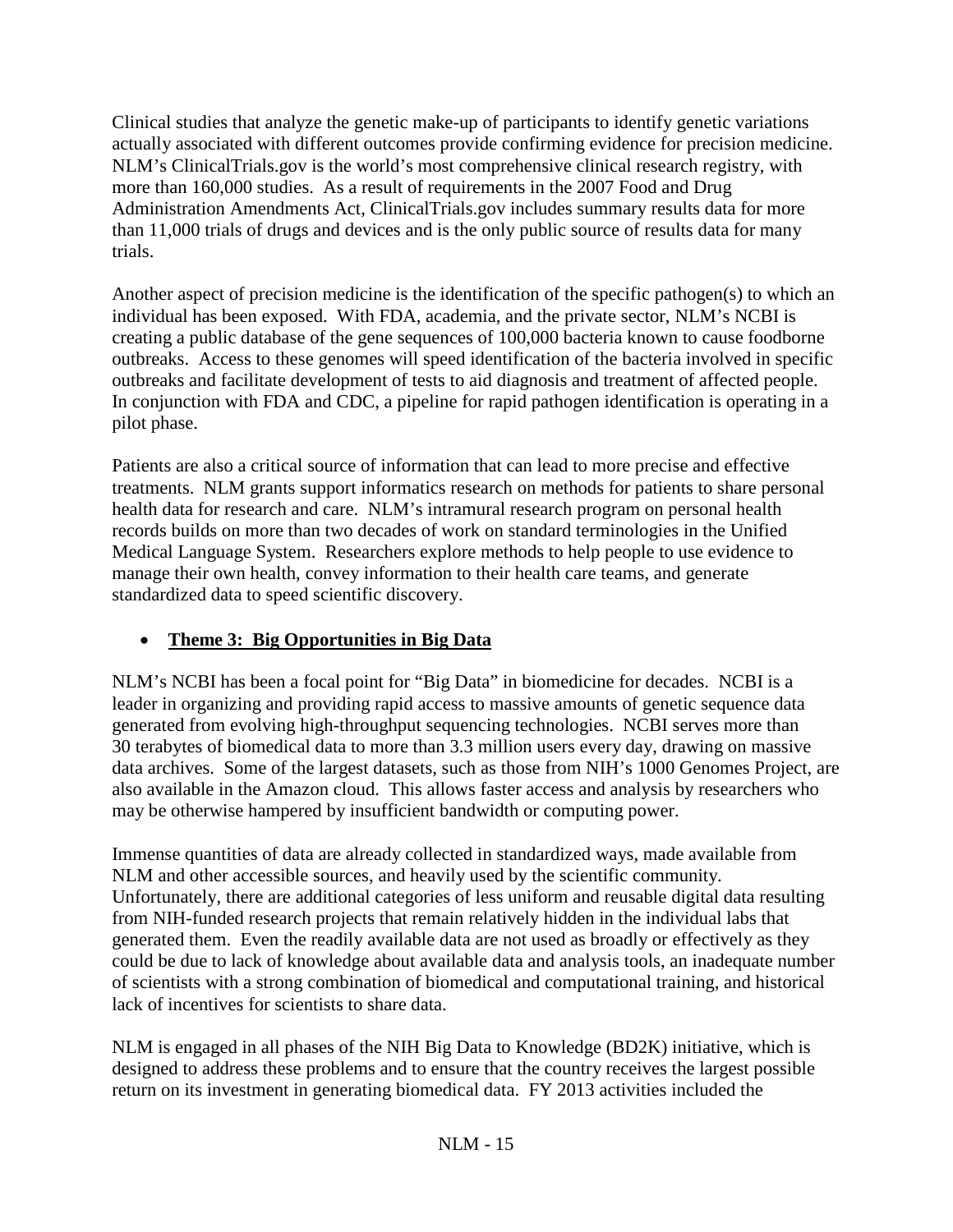development and release of web directories of NIH-funded data repositories, NIH-supported common data element initiatives (that promote more standardized collection of clinical and translational research data), and NIH-implemented data sharing policies. In FY 2015, NLM will continue to contribute to the development of more effective mechanisms for identifying and facilitating access to a broader spectrum of NIH-funded scientific data and coordinating NIH data access initiatives with those of other science agencies.

## • **Theme 4: Nurturing Talent and Innovation**

Through extramural and intramural biomedical informatics and data science training programs, NLM offers training at many career stages and focuses on diversity in recruitment at every level. NLM's training programs, ranging from one week short courses to Ph.D. programs and postgraduate fellowships, have played a role in the development of many exemplar biomedical data scientists and health informatics leaders. In FY 2013, hundreds of people received informatics research training in NLM's extramural and intramural training programs.

## Overall Budget Policy**:**

The FY 2015 President's Budget request is \$372.851 million, an increase of \$5.628 million, or 1.5 percent, over the FY 2014 Enacted Level. Increased funding in FY 2015 will be devoted primarily to processing and organizing the deluge of new genomic data resulting from NIH-wide investments in high throughput sequencing technologies by NLM's National Center for Biotechnology Information. NLM's highest priority is maintaining the quality and integrity of the Library's national collection of biomedical information and its many heavily used electronic databases. NLM's intramural program focuses on building and providing access to these essential services and comprises 79.9 percent of the NLM budget request. Funds for extramural grants will be essentially equal to the FY 2014 level and the Library will continue to support the National Network of Libraries of Medicine and its role in improving U.S.-wide access and use of health information in communities across the nation; to support pre- and post-doctoral informatics research training and career transition for its trainees; to foster special projects that disseminate information to reduce health disparities; to support scholarship in the history and philosophy of biomedicine and ethics; and to invest in new investigators and competing RPGs through informatics research grants.

Funds are included in R&D contracts to support trans-NIH initiatives, such as the Big Data to Knowledge (BD2K) initiative and the Basic Behavioral and Social Sciences Opportunity Network (OppNet).

## **Program Descriptions and Accomplishments**

## **Intramural Program**

The primary focus of NLM's intramural programs is the development and maintenance of high quality, heavily used biomedical and health information services. NLM also conducts intramural research in computational biology and on standards, systems, technologies, and networks for information access and use by scientists, health professionals, patients, and the general public.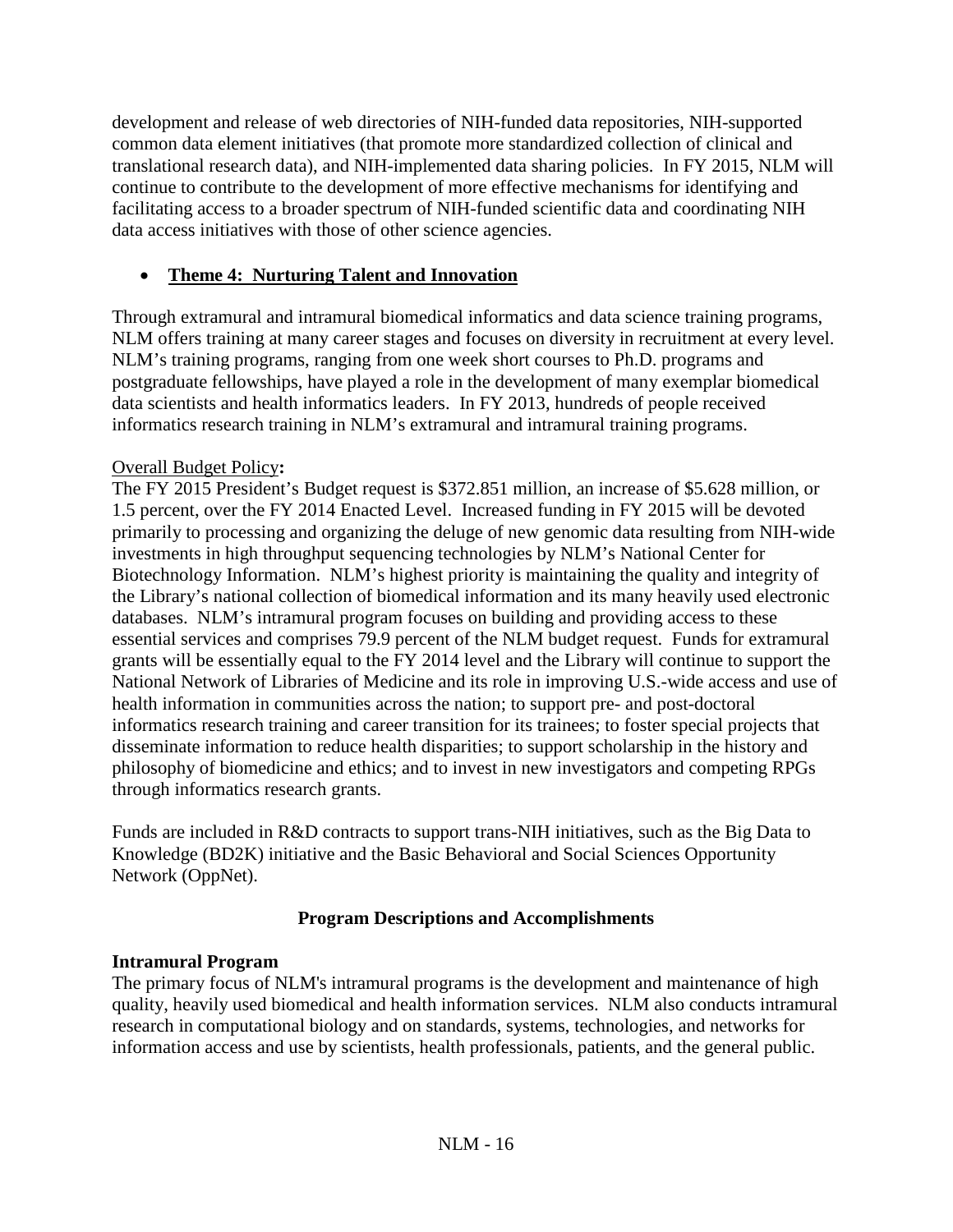*Delivering Reliable, High Quality Biomedical and Health Information Services:*At the core of NLM is the world's largest, continually expanding collection of biomedical literature, along with associated digital databases. NLM creates a broad array of authoritative databases for health professionals, scientists, the public, and the librarians and information specialists who serve them. NLM also develops and uses sophisticated information systems to support the complex operations necessary to acquire, describe, index, and provide rapid access to materials in its collections. Special attention is given to developing systems to build and refine electronic databases and services for many different audiences.

In FY 2013, NLM greatly expanded the quantity and range of high quality information readily available to scientists, health professionals, and the general public. Advances included:

- indexing of more than 760,000 new journal articles for PubMed/MEDLINE, NLM's most heavily used database, which contains more than 23 million references to articles in the biomedical and life sciences journals providing high quality medical information to about 2.3 million users per day;
- growth in the PubMed Central<sup>®</sup>(PMC) digital archive, which now provides public access to the full-text versions of more than 2.9 million research articles, including those produced by NIH-funded researchers;
- expansion of ClinicalTrials.gov, which now includes more than 160,000 registered studies and summary results for more than 11,000 trials, including many not available elsewhere;
- continued enhancements to the MedlinePlus consumer health information site, which provides integrated access to high-quality information produced by NIH and other reliable sources in English and Spanish, with selected materials in 40 other languages;
- development of ClinVar, which provides information about human genetic variations and their relationship to human health; currently data on 45,000 variants are available;
- more than 50 percent growth in the number of studies in the database of Genotypes and Phenotypes (dbGaP), which connects individual-level genomic data with individual-level clinical information;
- continued support for PubChem, an archive of chemical and biological data from the NIH Molecular Libraries Roadmap initiative and 200 outside organizations; PubChem now contains information on more than 47 million unique chemical structures and more than 600,000 bioassays;
- expansion of the RefSeq database of authoritative reference sequences to 31 million proteins and 4 million RNAs from 30,000 organisms; and
- improved dissemination methods and new tools to aid the use of the US clinical terminology standards required for meaningful use of electronic health records.

NLM also continued to expand access to its rare and unique historical collections by digitizing rare books, manuscripts, pictures, and historical films. These collections are heavily used by scholars, the media, and the general public.

The Library diversifies access to all its information resources, through mobile devices and "apps." NLM continued to be a leading player in social media amongst HHS agencies with active Facebook, Twitter, and YouTube accounts (including the very popular [@medlineplus](http://twitter.com/medlineplus4you) Twitter feed and a Spanish-language counterpart), several online newsletters, and its National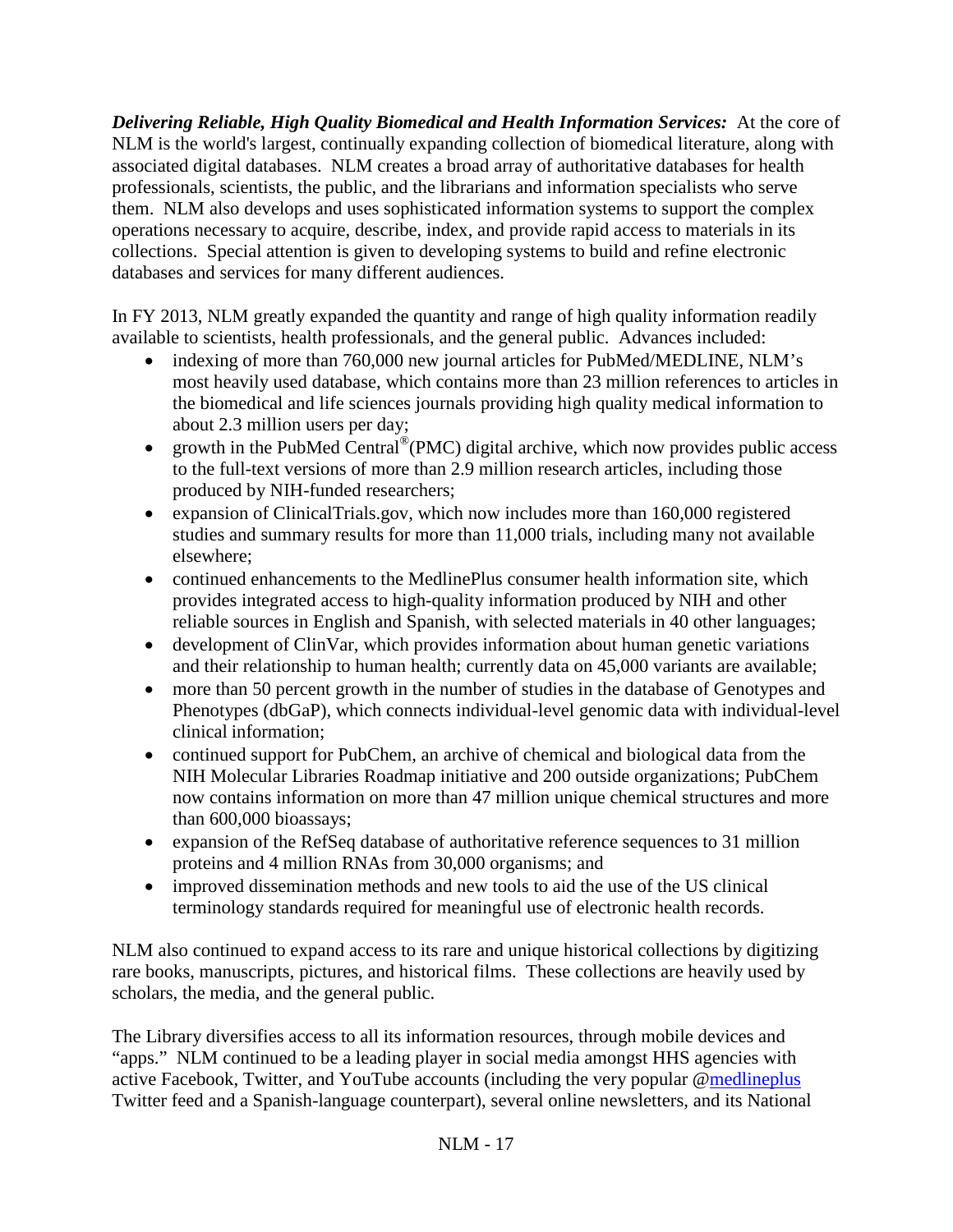Network of Libraries of Medicine, which covers the United States and hosts eight Facebook pages, 10 Twitter feeds and 12 blogs. NLM is consistently ranked among the most liked, most followed, and most mentioned organizations amongst small government agencies with social media accounts.

## Budget Policy:

The FY 2015 President's Budget estimate for delivering reliable, high quality biomedical and health information services is \$117.641 million, an increase of \$0.285 million or 0.2 percent over the FY 2014 Enacted level of \$117.356 million. In FY 2015, the Library will concentrate on maintaining its current level of services and its most heavily used resources, including Medline/PubMed and PubMed Central®, which provide critical access to published biomedical research results worldwide. Keeping MedlinePlus current with new consumer health and maintaining and improving the Hazardous Substances Data Bank are also high priorities for FY 2015. NLM will continue to maintain ClinicalTrials.gov in FY 2015 to accommodate increasing submissions of summary results in accordance with the Food and Drug Administration Amendments Act of 2007. The Library will also continue to serve and to act as an HHS coordinating center for standard clinical vocabularies; to support, develop, or license for U.S. wide use key clinical vocabularies, including SNOMED  $CT^{\circledcirc}$ ; and to develop and test tools and subsets to promote meaningful use of electronic health records.

### **Program Portrait: Standards for Interoperable Electronic Health Records**

FY 2014 Level: \$17.3 million FY 2015 Level: \$17.3 million Change: \$0 million

In close collaboration with the Office of the National Coordinator for Health Information Technology (ONC), within HHS, NLM provides ongoing funding for the clinical terminologies designated as U.S. standards for meaningful use of electronic health records (EHRs) and health information exchange. NLM's support allows these standards to be updated regularly to reflect new drugs, tests, and changes in biomedical knowledge and health practice — and also allows them to be used free-of-charge in U.S. systems that support health care, public health, and biomedical research. NLM produces and maintains a growing number of convenient vocabulary subsets to help EHR developers and users transition to use vocabulary standards, including subsets of frequently encountered patient problems, frequently ordered tests, and medications currently available in the U.S. market. In FY 2013, NLM released a new Value Set Authority Center, in collaboration with ONC, the Centers for Medicare and Medicaid Services, the HHS Office of the Secretary, and others, to provide authoritative access to the standard vocabulary components of clinical quality measures. The inclusion of standard terminology in EHRs enables more effective clinical decision support by making it easier to link information in a patient's record to the knowledge relevant to that record. In FY 2013, additional improvements to NLM's MedlinePlus Connect service expanded its utility to EHR vendors seeking to fulfill explicit requirements for Meaningful Use by connecting their products directly to NLM's high quality information relevant to a patient's problems, medications, and test results. Standardized EHRs are also an important source of data for cost-effective clinical and translational research. In 2013, NLM continued its work to facilitate the use of standard clinical terminology in international genomic research databases and in common data elements and patient assessment instruments used in NIH and HHS-funded comparative effectiveness and clinical research. NLM's Unified Medical Language System (UMLS) resources provide essential infrastructure for advanced clinical decision support by connecting standard clinical terminologies to billing codes and more than 120 other important biomedical vocabularies, such as those used in information retrieval and gene annotation. By linking the many different terms used to represent the same concepts and by providing associated natural language processing programs, NLM's UMLS resources help computer programs interpret biomedical text correctly. These resources are heavily used in NIH-funded research; in commercial products and developments; and in many electronic information services, including those produced by NLM.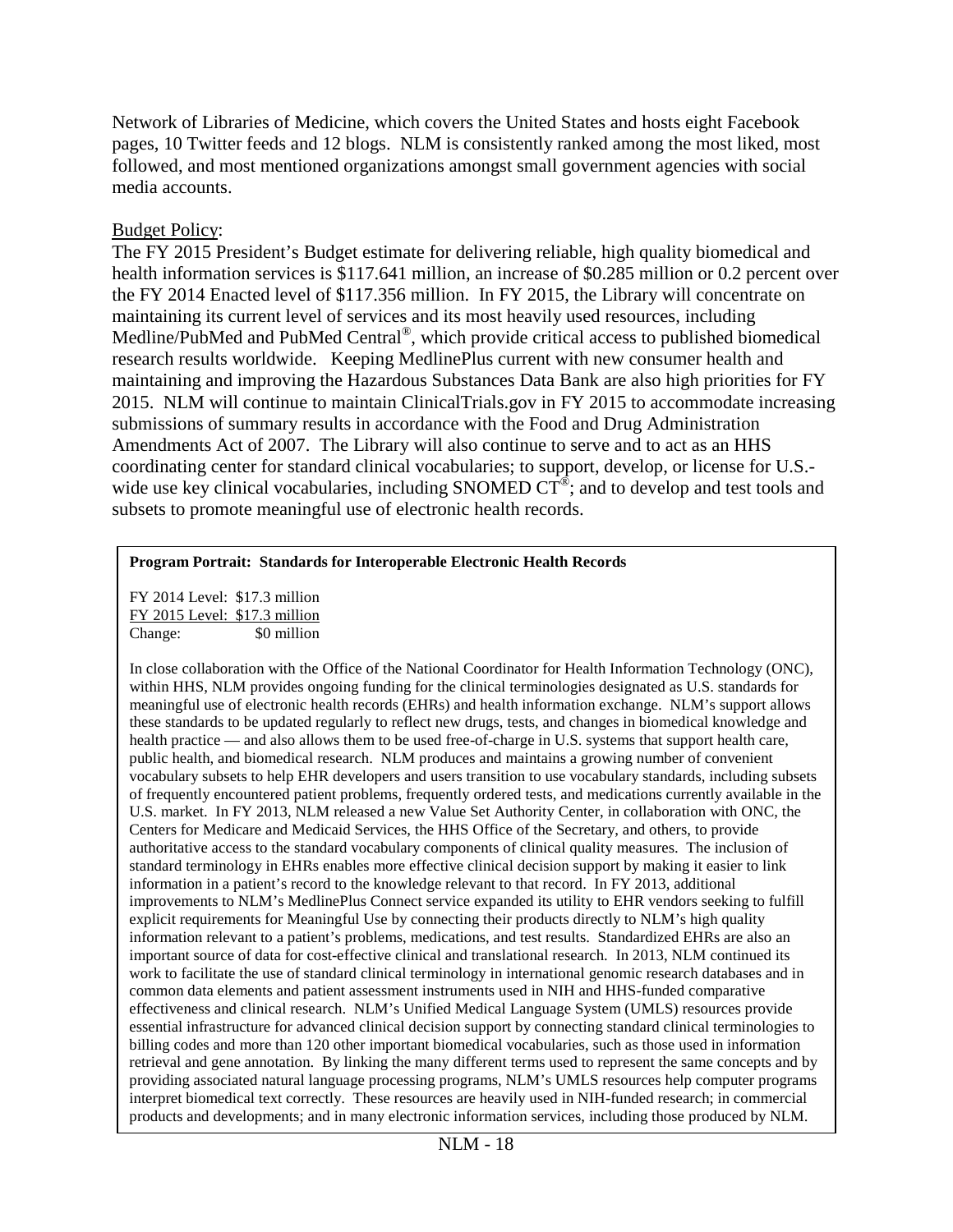*Promoting Public Awareness and Access to Information:*The NLM has extensive outreach programs to enhance awareness of NLM's diverse information services among biomedical researchers, health professionals, librarians, patients, and the public. To improve access to high quality health information, NLM works with the National Network of Libraries of Medicine and has formal partnerships such as Partners in Information Access for the Public Health Workforce and the Environmental Health Information Outreach Partnership with Historically Black Colleges and Universities, tribal colleges, and other minority serving institutions. In FY 2013, dozens of community-based projects were funded across the country to enhance awareness and access to health information, including in disaster and emergency situations, and to address health literacy issues. As part of its outreach efforts, NLM also continually solicits feedback from users on how existing resources can be improved.

#### **Program Portrait: National Network of Libraries of Medicine**

FY 2014 Level: \$11.9 million FY 2015 Level: \$11.9 million Change: \$0 million

The 6,100 member institutions of the National Network of Libraries of Medicine are valued partners in ensuring that health information, including NLM's many services, is available to scientists, health professionals, and the public. The network is comprised of academic health sciences libraries, hospital libraries, public libraries and community-based organizations.

The Network creates materials that libraries use to educate local and regional health professionals at all levels about how to easily access health information, both online and in person. Network members play a pivotal role in outreach by exhibiting and demonstrating NLM's products and services at national, regional, and state health professional and consumer oriented meetings. These efforts expand outreach and services to the public, and address health literacy and racial and ethnic disparities.

They partner with other organizations that bring the message of good health information to their constituents. With an excellent track record of providing access to health information for clinicians and patients displaced by disasters, the Network is the backbone of NLM's strategy to promote more effective use of libraries and librarians in local, state, and national disaster preparedness and response efforts. The Network also plays an important role in NLM efforts to increase the capacity of research libraries and librarians to support data science and improve institutional capacity in biomedical big data management and analysis.

NLM also fosters more informal community partnerships and uses exhibitions, the media, and new technologies in its efforts to reach underserved populations and to promote young people's interest in careers in science, medicine, and technology. NLM continues to expand its successful traveling exhibitions program as another means of enhancing access to the Library's services and promoting interest in careers in science and medicine in communities across the country. Examples include *Surviving and Thriving: AIDS, Politics, and Culture; Every Necessary Care and Attention: George Washington and Medicine; and Harry Potter's World: Renaissance Science, Magic, and Medicine*.

With assistance from other NIH components and outside partners, NLM continues to increase the distribution of the *NIH MedlinePlus* magazine, and its Spanish counterpart, *NIH Salud*. The magazine, which is also available online in Spanish and English, is distributed to doctors' offices, health science libraries, the Congress, the media, federally supported community health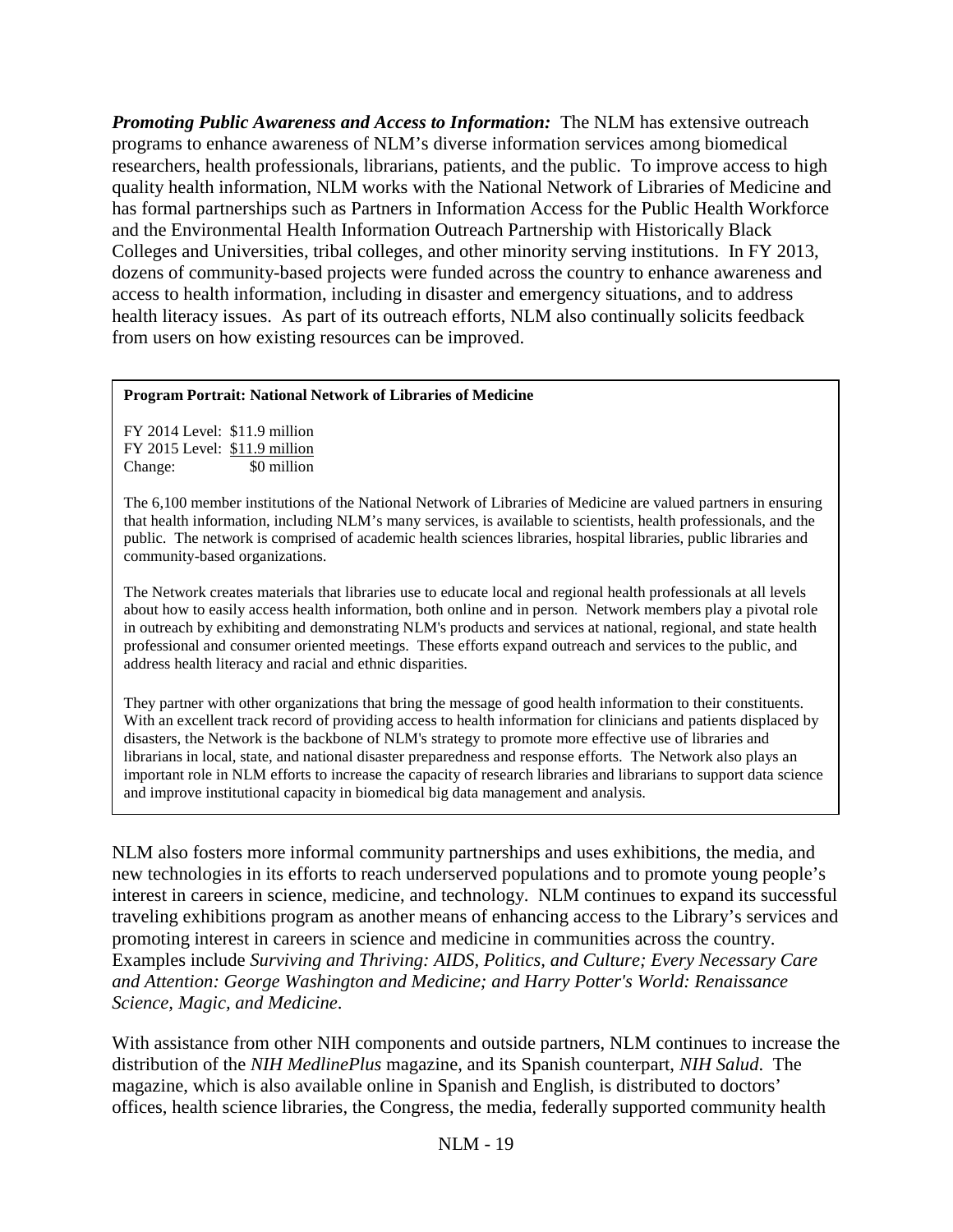centers, select hospital emergency and waiting rooms, and other locations where the public receives health services nationwide. Via NLM's array of social media platforms, information about new issues and their contents is dispatched regularly to a potential audience of nearly 140,000 people. This past year, NLM and NIH continued to partner with the National Hispanic Medical Association, the American Diabetes Association, the Peripheral Arterial Disease Coalition, among others, to extend the distribution of the magazine to the audiences they serve. Depending on partners for each issue, between 300,000 and 600,000 copies of the quarterly magazine are distributed and reach more than five million readers across America.

## Budget Policy:

The FY 2015 President's Budget estimate for promoting public awareness and access to information is \$4.458 million, the same as the FY 2014 Enacted level. In FY 2015, NLM will continue its outreach programs with a special emphasis on those aimed at underserved and minority populations. As recommended by its 2006-2016 Long Range Plan, NLM will develop and test innovative outreach methods, including infrastructure improvements (for example, PDAs, intelligent agents, and network techniques) to "enable ubiquitous health information access in homes, schools, public libraries, and work places." Also as recommended in the Plan, the Library will continue to use its major historical exhibitions as a means for improving science and health literacy and promoting interest in biomedical careers, as well as increasing awareness and use of NLM information services.

*Developing Advanced Information Systems, Standards and Research Tools:*The NLM's advanced information services have long benefitted from its intramural research and development (R&D) programs. The Library has two organizations that conduct advanced R&D on different aspects of biomedical informatics —the Lister Hill National Center for Biomedical Communications (LHC) and NCBI. Both apply their research results to the development of new information services and tools for scientists, informatics researchers, and software developers.

LHC, established in 1968, conducts and supports research in such areas as the development and dissemination of health information technology standards; the dissemination, processing; use of high quality imagery; medical language processing; high-speed access to biomedical information; advanced technology for emergency and disaster management; and structured representation and dissemination of clinical trials data.

NCBI, created in 1988, conducts R&D on the representation, integration, and retrieval of molecular biology data and biomedical literature, in addition to providing an integrated, genomic information resource consisting of more than 40 databases for biomedical researchers at NIH and around the world. NCBI's development of large-scale data integration techniques with advanced information systems is key to its expanding ability to support the accelerated pace of research made possible by new technologies such as next-generation DNA sequencing, microarrays, and small molecule screening. GenBank at NCBI, in collaboration with partners in the UK and Japan, is the world's largest annotated collection of publicly available DNA sequences. GenBank contains 170 million sequences from 280,000 different species. NCBI's web services for access to these data provide the information and analytic tools for researchers to accelerate the rate of genomic discovery and facilitate the translation of basic science advances into new diagnostics and treatments.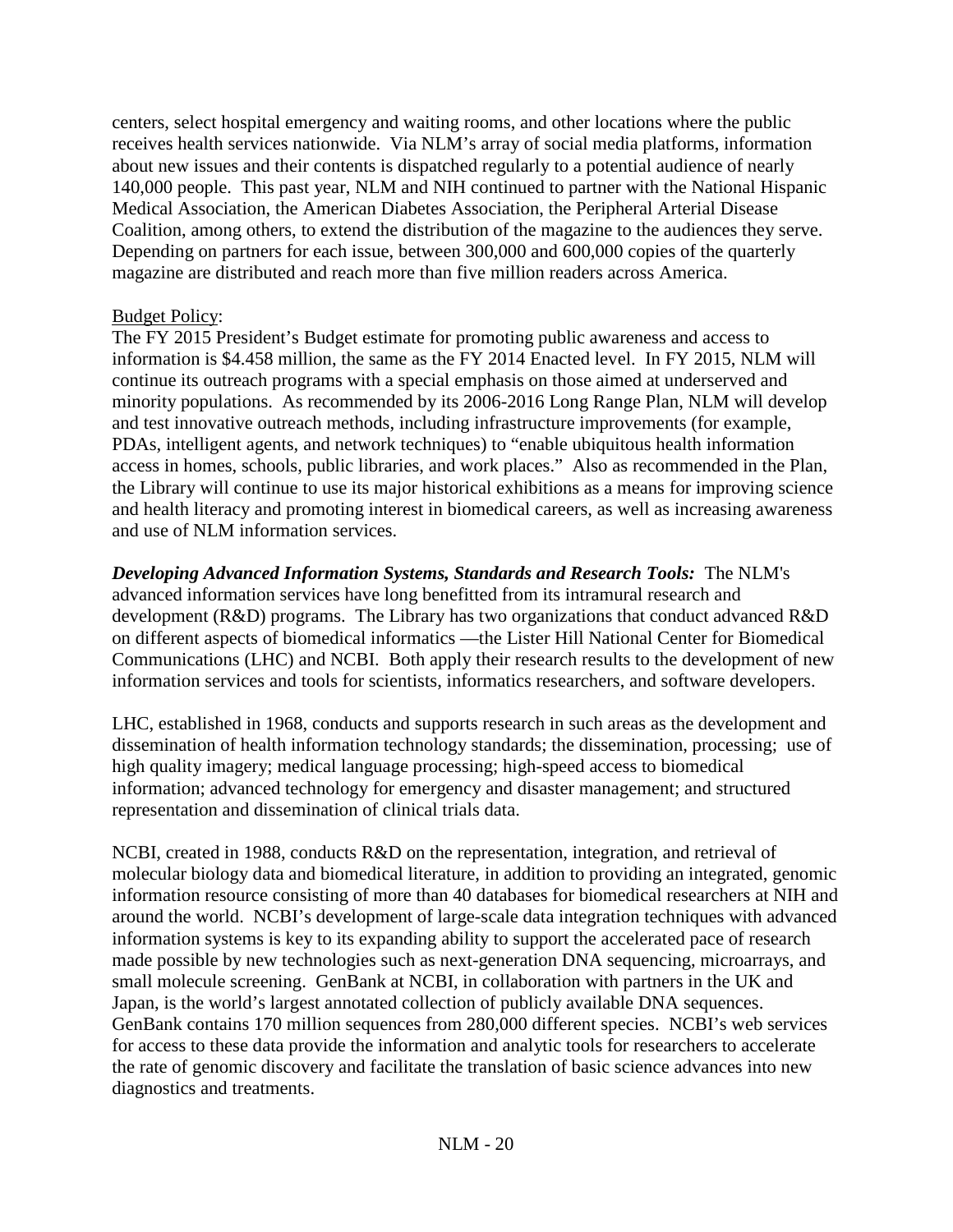

Through its intramural programs, NLM has been a leader in natural language understanding and biomedical text mining research over the past two decades, developing and sharing innovative algorithms, resources, and tools, including the UMLS, MetaMap, Medical Text Indexer (MTI), and SemRep. This research has been applied to indexing, information retrieval, question answering, and literature-based discovery, both to assist NLM's high volume data creation and service operations and to help other NIH components to identify and summarize new knowledge useful in updating clinical guidelines. There is growing evidence of the utility of text mining techniques in the clinical domain; for example, combining genotype information with phenotype information extracted from electronic medical records has proven to be a viable, cost-effective way to study the relationship between genome-wide genetic variation and common human traits.

NLM is expanding text mining research activities in support of literature and clinical text processing. NLM has many joint research activities with other NIH components and other federal agencies, in including the Centers for Disease Control and Prevention, the Centers for Medicare and Medicaid Services, the Department of Veterans Affairs, and the Food and Drug Administration.

NLM has also made advances that will facilitate health information exchange and meaningful use of electronic health records. Researchers have developed advanced and heavily used APIs for medication data and nomenclature, produced novel algorithms for validating vocabulary components of electronic quality measure specifications and analyzed frequency data from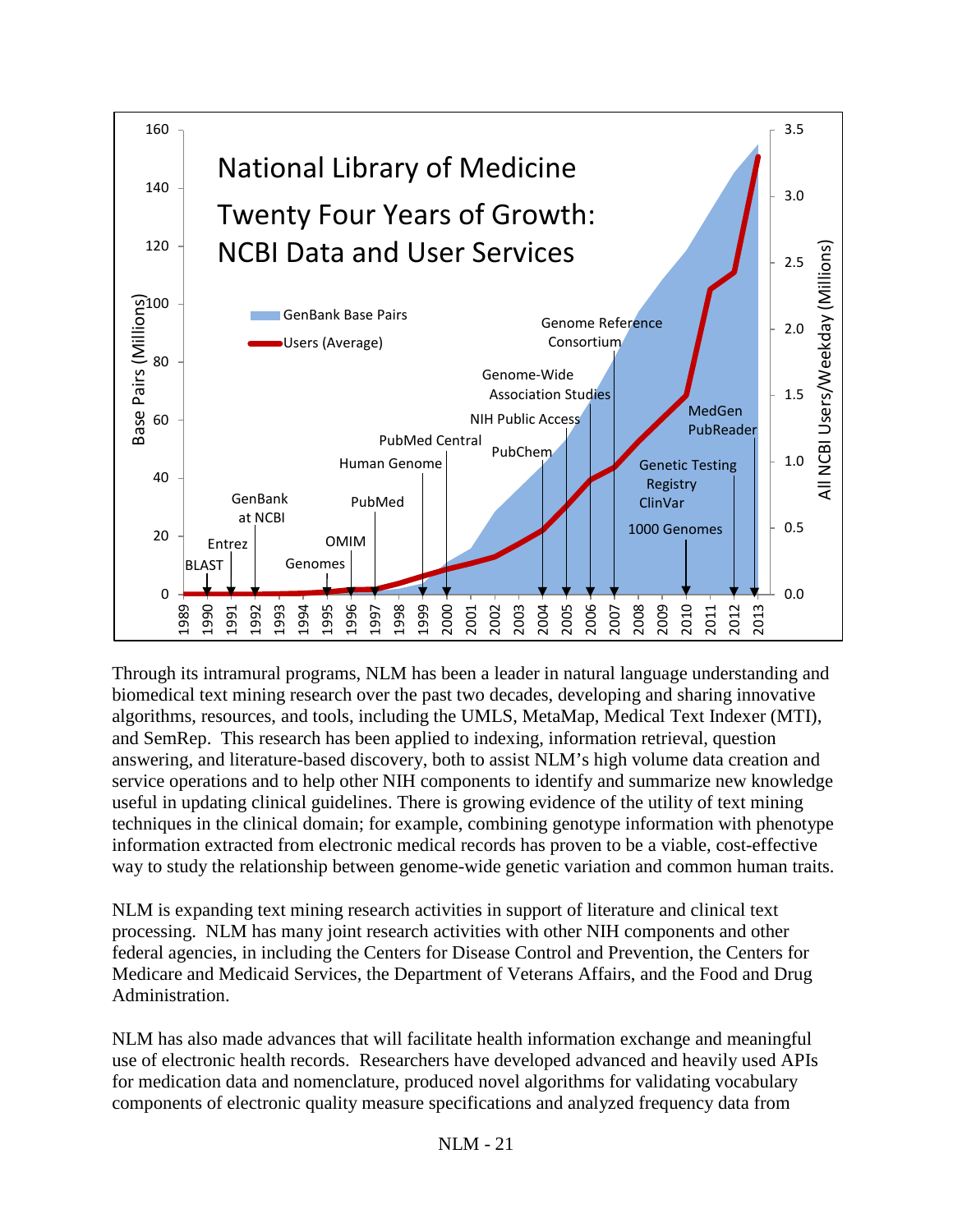multiple health care organizations to produce manageable subsets of large standard clinical vocabularies. They have also developed effective techniques for mapping clinical vocabularies to administrative code sets and have established partnerships to test the use and impact of personal health records.

NLM's Personal Health Record (PHR) project aims to help individuals manage health care for themselves and their families. As an R&D project, the PHR serves as a test-bed for providing patient-specific consumer education information, validating and improving NLM clinical vocabularies, studying consumers' use of PHR systems, and studying the potential of PHR-based educational reminder systems to improve prevention. The strong use of vocabulary standards in the NLM PHR enables many computer-generated features such as personalized reminders, automatic calculation of health measures, and direct links to information sources such as MedlinePlus. Standards will also enable the direct importing of the consumer's own data from clinical sources.

## Budget Policy:

The FY 2015 President's Budget estimate for developing advanced information systems, standards and research tools is \$175.841 million, an increase of \$5.650 million or 3.3 percent from the FY 2014 Enacted level of \$170.191 million. The additional funds will be used by NCBI and will take the place of the funds that are now obtained from other NIH sources in order to process the enormous quantities of data emanating from new NIH-funded sequencing, microarray, and small molecule screening technologies. In accordance with its 2006-2016 Long Range Plan, NLM's research divisions will engage in critical R&D projects that are important to today's scientific community and that will have even greater influence in the future. In addition to NCBI's trans-NIH collaborations, other NLM intramural researchers will continue to improve access to clinical trials data; to develop advanced imaging tools for cancer diagnosis in cooperation with the National Cancer Institute; and to work with NIH-funded Clinical and Translational Research Centers on health data standardization issues.

## **Extramural Programs**

For more than 40 years, NLM has funded research and training programs that provided the foundation for the field of biomedical informatics. NLM grants have supported seminal work on conceptual approaches and techniques for decision support, data mining, natural language understanding, visualization, advanced statistical modeling, and clinical information systems. NLM's extramural grant programs focus on three priority areas: (1) biomedical informatics research to develop and test sophisticated computational approaches for acquiring, integrating, managing, mining, and presenting biomedical data, information, and knowledge; (2) development of the research workforce; and (3) early support for novel biomedical knowledge resources. To accomplish its extramural goals in FY 2015, NLM will offer grants in four categories: training/career support; research project grants; information resource and scholarship grants; and small business grants. In FY 2013, NLM made 136 grant awards using its base appropriation, of which 20 percent were new awards.

*Informatics Resources for Biomedicine and Health:* Many of today's informatics researchers and health information technology leaders are graduates of an NLM-funded university-based training program. NLM's 14 active university-based programs train nearly 200 individuals each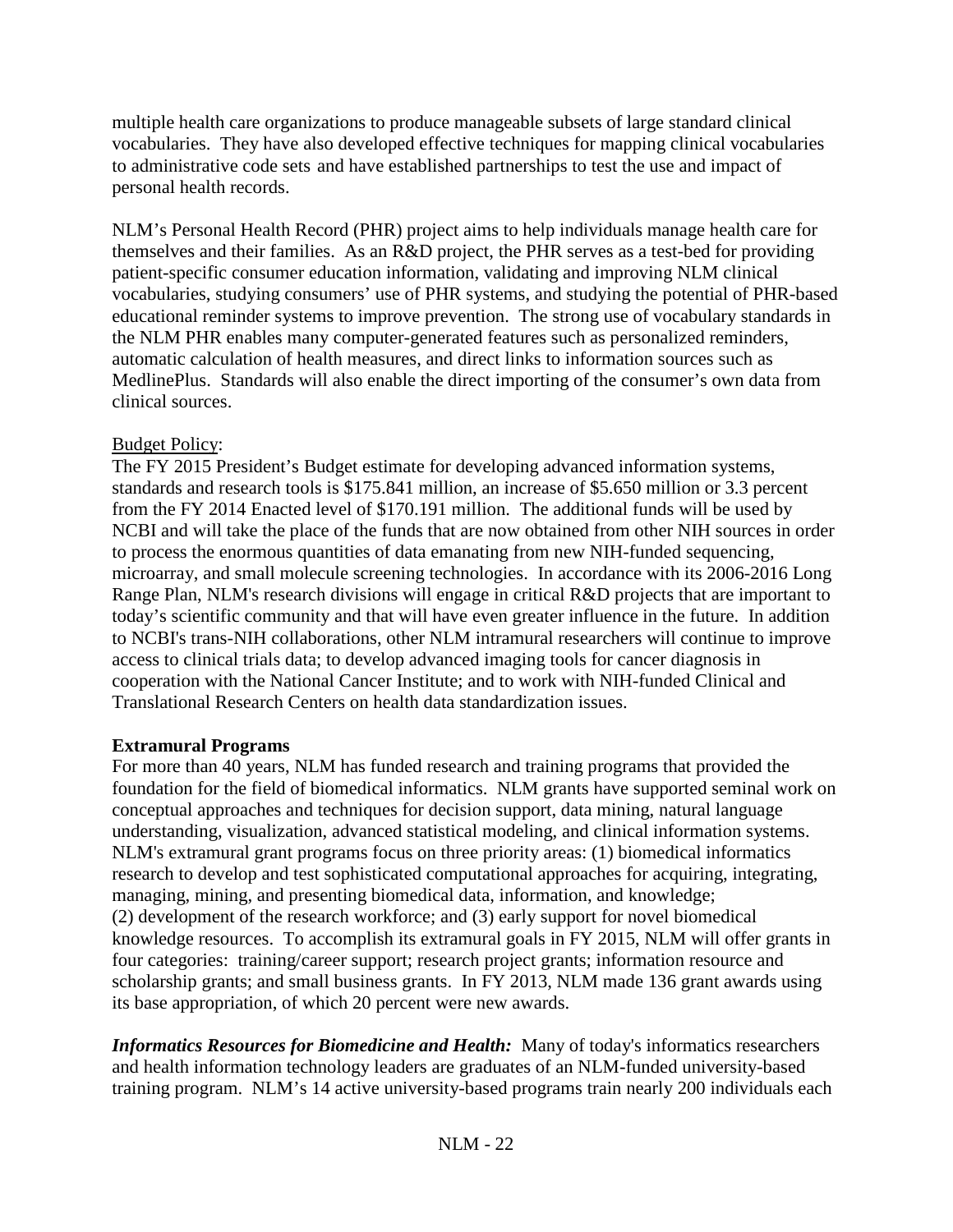year. All but one of the 14 programs offer training in health care informatics or clinical research informatics. Two career transition programs are offered to NLM's trainees and other informaticians ready to launch their research careers. In FY 2013, seven new career transition awards were made, a success rate of more than 25 percent. Taken together, NLM's commitment to training and career transition represents about 28 percent of the total extramural grants budget. In FY 2013, a new funding announcement was issued for NLM's Administrative Supplement for Informationist Services program; awards will be made in FY 2014. NLM has two unique resource grant programs offered by no other federal agency. One resource grant program supports deployment of knowledge resources to reduce health disparities; three new awards were made in FY 2013 including projects on graphics for health education materials designed for underrepresented populations, using web portals for diabetes self-management, and bringing NLM resources to a federal qualified health center. The other resource grant program supports scholars doing research in the history and philosophy of medicine, biomedical science, and bioethics. Three new awards were made in FY 2013, on the history of vaccination, race and human experimentation in the  $18<sup>th</sup>$  century, and targeted re-innervation. Like all granting agencies, NLM sets aside funds to support small business innovation and research and technology transfer (SBIR/STTR). Most years, NLM concentrates its small SBIR/STTR fund on Phase 1 concept development projects. In FY 2013, one Phase 1 project was funded on clinical information retrieval and a Phase 2 project was awarded on integrated decision support across multiple electronic health records. In FY 2015, NLM expects to fund at least one new SBIR/STTR awards in addition to this Phase 2 award; up to 6 new career transition awards; and up to two new awards for scholarly works.

### Budget Policy:

The FY 2015 President's Budget estimate includes \$24.558 million, an increase of \$0.645 million, or 2.7 percent, above the FY 2014 Enacted level of \$23.913 million. This program builds the informatics expertise and information resources needed to support biomedical scientists, health care providers, public health administrators, and health services researchers. In FY 2015, NLM will continue extramural support for its unique resource grant programs, career transition programs, and for its highly regarded university-based training programs. Trainee stipends for predoctoral and postdoctoral trainees are expected to increase by 2 percent in 2015.

*Biomedical Informatics Research:*NLM research project grants (RPG) have supported pioneering research and development in computational intelligence in medicine, clinical decision support, protection of privacy in electronic medical records, secondary use of routine clinical data for research purposes, regional health data integration, health applications of advanced telecommunications networks, automated bio-surveillance, and information management in disasters. These projects advance the science of biomedical informatics, which is the intersection of computer, information, and engineering sciences with medicine, public health, and biological/behavioral sciences. Biomedical informatics research is fundamental to the sophisticated systems in which data from biological research and health care are stored, managed, and displayed. Recognizing this, NIH launched its pan-NIH Big Data to Knowledge (BD2K) initiative, focused on funding research and tools for analyzing and managing huge and heterogenous data sets, and Centers of Excellence in Big Data Research. Complementing this initiative, NLM research grant programs will continue to support both basic and applied research ranging from major research collaborations to small proof-of-concept projects. Investigator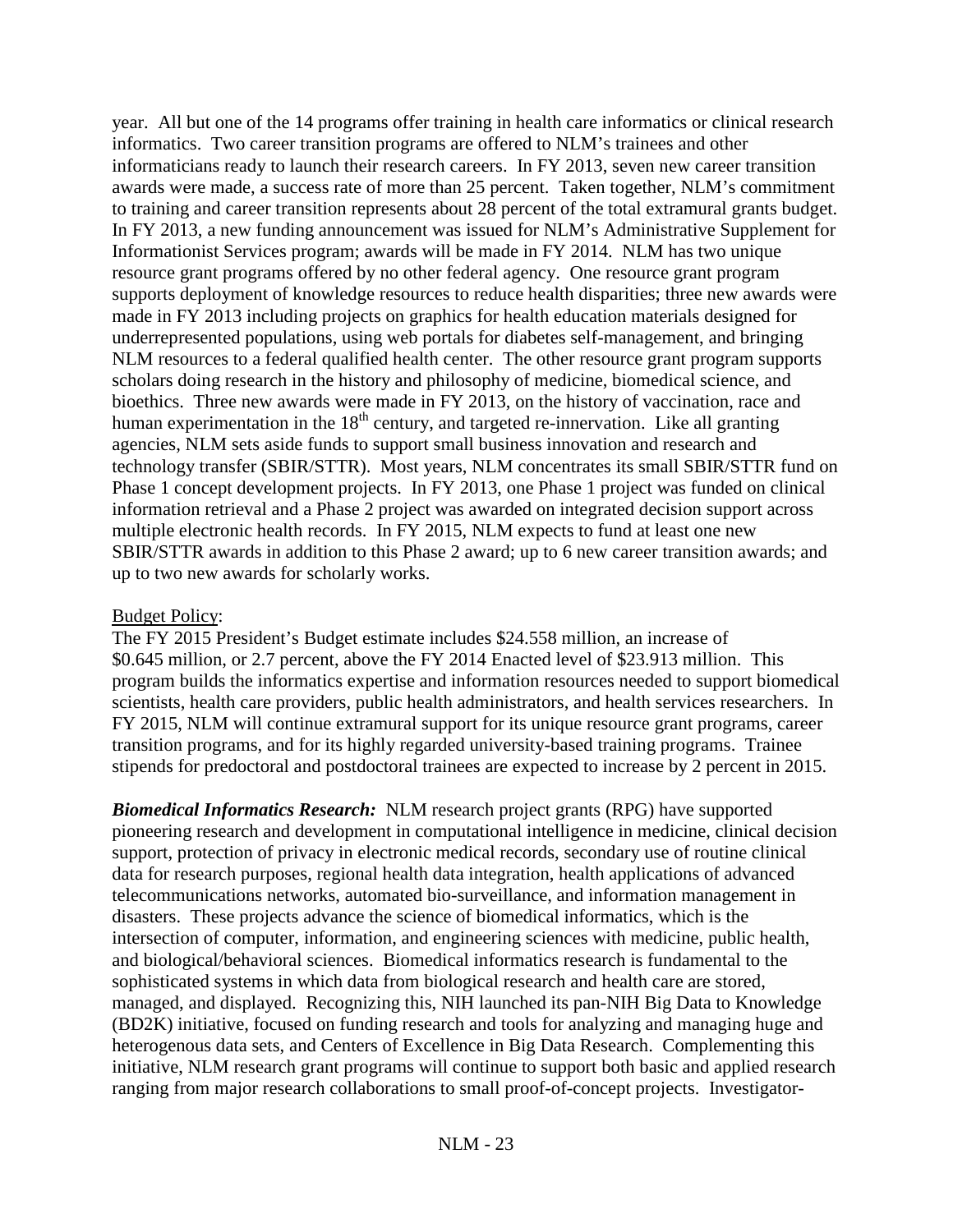initiated projects are funded, as are projects from focused requests in target areas important to NLM's mission. In FY 2013, NLM issued 13 new research project grants. Among the newly funded research awards made with appropriated funds: two projects on methods to improve identification of adverse drug events by automated monitoring of electronic health records; research on planning approaches that minimize access disparities in disaster situations; software and improved methods for genome set enrichment, whose results will help scientists make better use of genome-wide association studies for understanding disease phenotypes; and methods to improve the ability of public health officials and clinicians to estimate incidence and predict the course of infectious diseases. NLM funded a new grant in FY 2013 from the joint NSF/NIH Big Data research initiative; NLM's grant is focused on finding causal inferences in large-scale observational clinical data sets.

#### **Program Portrait: Basic and Applied Research in Health Care Informatics**

FY 2014 Level: \$24.6 million FY 2015 Level: \$24.3 million<br>Change: -\$0.3 million  $-$ \$0.3 million

For decades, NLM's Extramural Programs Division has been a principal source at NIH of support for research in informatics that supports health care and clinical decisions. On average, about 50 percent of NLM's research project grant investments are made in this area. Such research encompasses areas ranging from the de-identification of patient data and protection of confidential health information to novel statistical and computational approaches for analyzing textual and numeric data found in electronic health records (EHRs). It also includes automated mining of EHRs for evidence of adverse drug interactions, the use of aggregated data from individual patients for clinical trials on rare diseases, and real-time graphical visualization of data about global health and epidemics. These discoveries, tested and evaluated *in silico* and in real-life settings, can then be applied to specific health conditions in research funded by other NIH institutes. Approaches for using electronic health record data to identify patients with disease and matching them to controls, an important area NLM supports in translational informatics, enable researchers to match genotypes with a given phenotype.

An important role of NLM's research project grant funding and career transition awards is the support of early stage investigators and new graduates working in their first professional position. In FY 2013, 50 percent of NLM's research project grants were awarded to early stage investigators for projects in the areas of pharmacovigilance, ontology enrichment analytics, tailored knowledge summaries for clinicians, improved utility of EHRs, disaster information management, and pattern recognition. In FY 2013, seven career transition awards supported projects such as information management during patient 'handoffs', detecting biomarkers for breast cancer resistance, improved efficacy of clinical FAQs, and using social media as a mental health surveillance resource.

## Budget Policy:

The FY 2015 President's Budget estimate is \$24.341 million, a decrease of \$0.268 million, or 1.1 percent, below the FY 2014 Enacted level of \$24.609 million, due primarily to the difference between types of RPGs (R01 and R21) in the new, competing RPG mechanism. Informatics research is fundamental to the sophisticated systems in which research and health data are stored, managed, and displayed. NLM plans to continue to strengthen its RPG portfolio in conjunction with the pan-NIH Big Data to Knowledge (BD2K) initiative, and through engagement in selected multi-IC initiatives on health literacy, genome, and the environment, and consumer use of health information. NLM will continue to accept investigator-initiated grants through NIH parent-grant announcements as well as applications submitted to its own funding announcements. In FY 2015, NLM will award up to 16 new research project grants including two research transition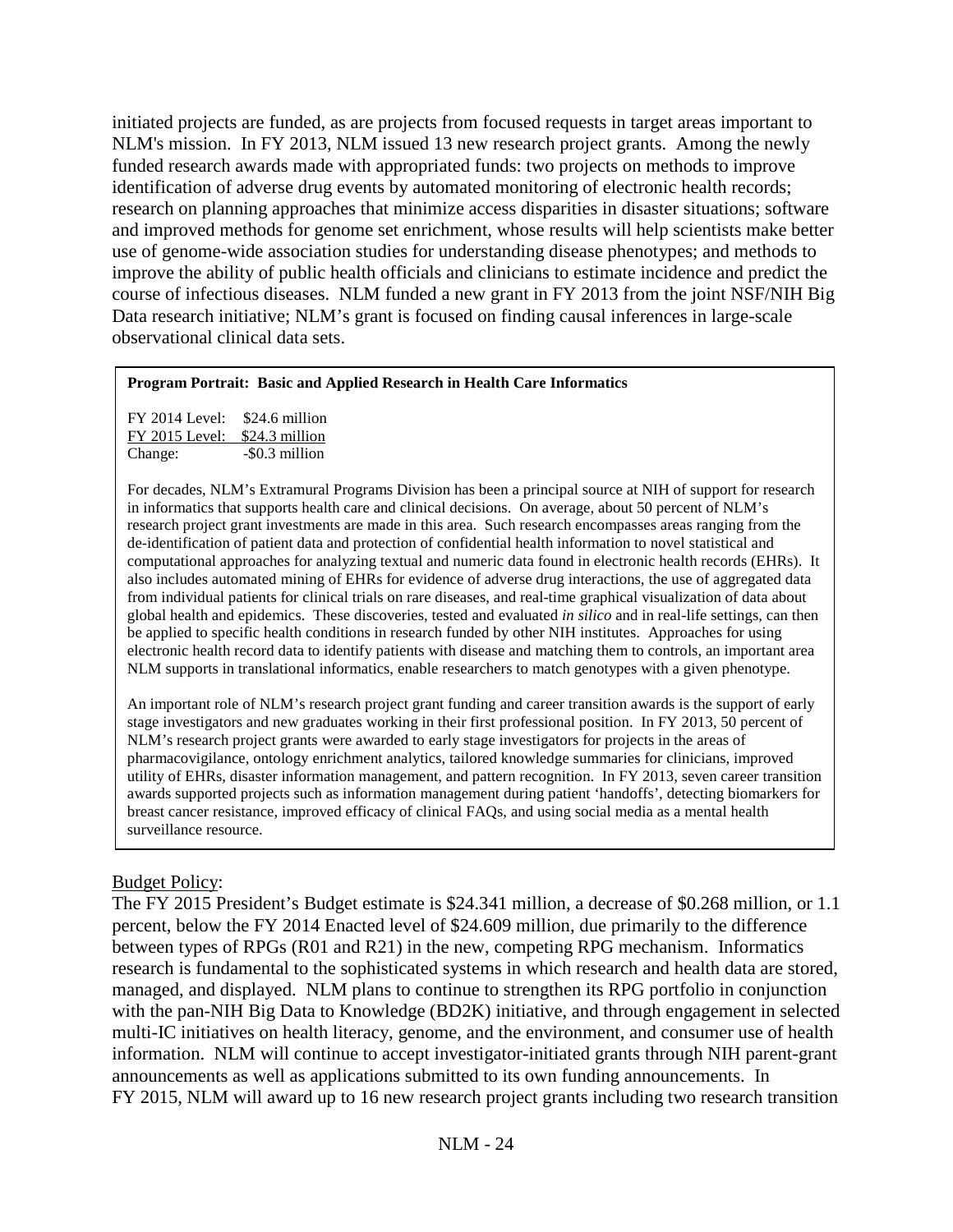(R00) awards and continue to support early stage and new investigators on RPG awards at success rates comparable to those of established investigators submitting new RPG applications.

## **Research Management and Support (RMS)**

Research Management and Support (RMS) activities provide administrative, budgetary, logistical, and scientific support for basic library services, intramural research programs, and the review, award, and monitoring of research grants and training awards. RMS functions also include strategic planning, coordination, and evaluation of NLM's programs, regulatory compliance, policy development, and international coordination and liaison with other federal agencies, Congress, and the public. These activities are conducted by the NLM Director and his immediate staff as well as NLM personnel from the Office of Extramural Programs, the Office of Administrative Management, the Office of Health Information Programs Development, and the Office of Communications and Public Liaison.

## Budget Policy:

The FY 2015 President's Budget estimate is \$14.121 million, an increase of \$0.139 million, or 1.0 percent, over the FY 2014 Enacted level of \$13.982 million. The focus of RMS will continue to be the coordination of NLM's activities and policies and the development and administration of NLM's grant activities. These funds will support the same number of FTE as in FY 2014.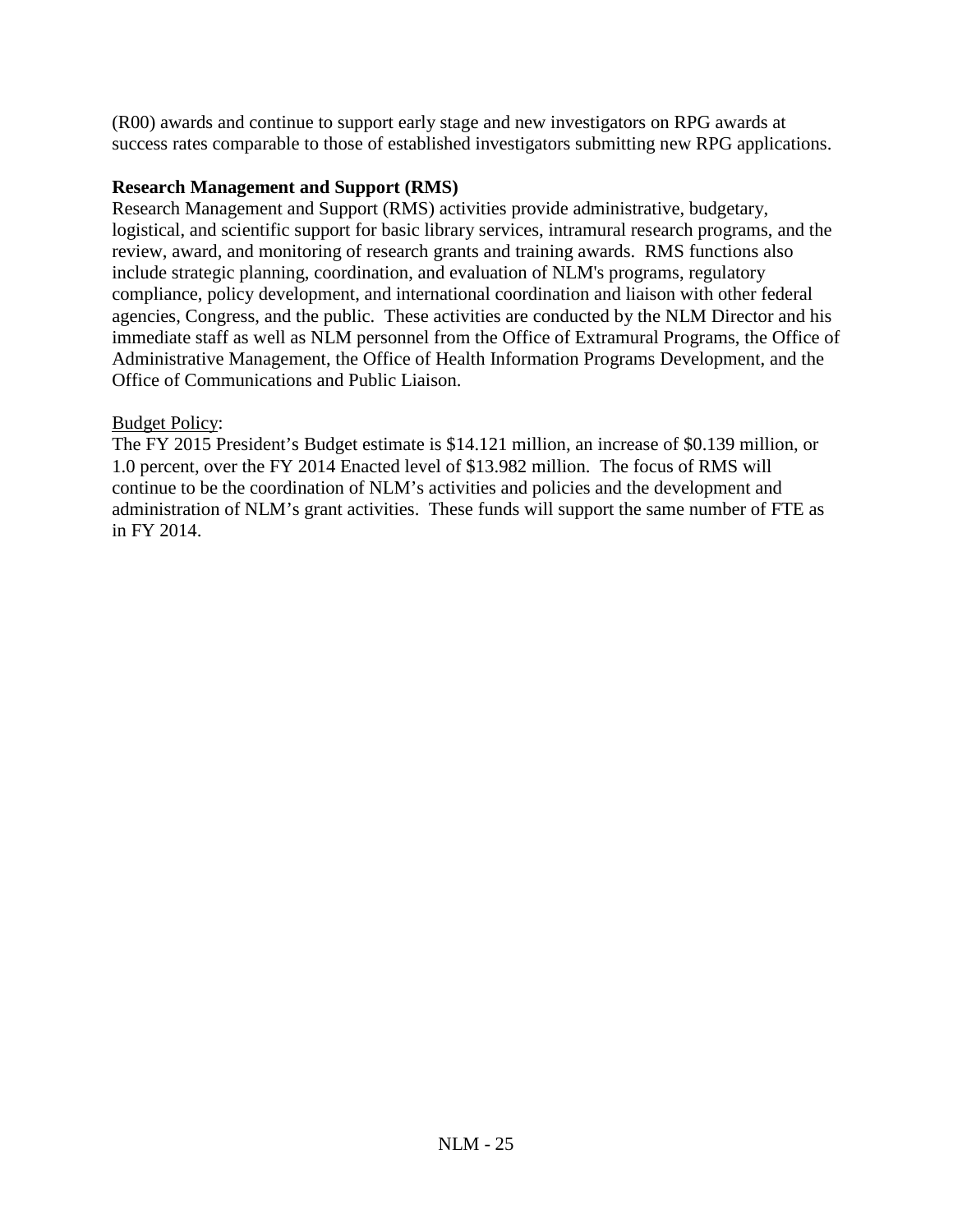#### **Budget Authority by Object Class<sup>1</sup>**

(Dollars in Thousands)

|      |                                                                          | FY 2014        | FY 2015<br>President's | FY 2015<br>$+/-$ |
|------|--------------------------------------------------------------------------|----------------|------------------------|------------------|
|      |                                                                          | <b>Enacted</b> | <b>Budget</b>          | FY 2014          |
|      | Total compensable workyears:                                             |                |                        |                  |
|      | Full-time employment                                                     | 799            | 799                    | $\vert 0 \vert$  |
|      | Full-time equivalent of overtime and holiday hours                       | 3              | 3                      | $\vert 0 \vert$  |
|      | Average ES salary                                                        | \$163          | \$163                  | 30               |
|      | Average GM/GS grade                                                      | 11.2           | 11.2                   | 0.0              |
|      | Average GM/GS salary                                                     | \$89           | \$89                   | 30               |
|      | Average salary, grade established by act of July 1, 1944 (42 U.S.C. 207) | \$87           | \$87                   | \$0              |
|      | Average salary of ungraded positions                                     | \$127          | \$127                  | \$0              |
|      | <b>OBJECT CLASSES</b>                                                    | FY 2014        | FY 2015                | FY 2015          |
|      | Personnel Compensation                                                   |                |                        |                  |
| 11.1 | <b>Full-Time Permanent</b>                                               | \$40,245       | \$40,648               | \$403            |
| 11.3 | Other Than Full-Time Permanent                                           | 12,841         | 12,969                 | 128              |
| 11.5 | Other Personnel Compensation                                             | 385            | 389                    | 4                |
| 11.7 | Military Personnel                                                       | 88             | 88                     | $\Omega$         |
| 11.8 | Special Personnel Services Payments                                      | 1,935          | 1,955                  | 20               |
| 11.9 | <b>Subtotal Personnel Compensation</b>                                   | \$55,494       | \$56,049               | \$555            |
| 12.1 | <b>Civilian Personnel Benefits</b>                                       | \$15,887       | \$16,443               | \$556            |
| 12.2 | Military Personnel Benefits                                              | 46             | 47                     |                  |
| 13.0 | <b>Benefits to Former Personnel</b>                                      | $\theta$       | $\Omega$               |                  |
|      | <b>Subtotal Pay Costs</b>                                                | \$71,428       | \$72,539               | \$1,111          |
| 21.0 | Travel & Transportation of Persons                                       | \$963          | \$980                  | \$17             |
| 22.0 | <b>Transportation of Things</b>                                          | 291            | 296                    | 5                |
| 23.1 | Rental Payments to GSA                                                   | $\overline{0}$ | $\Omega$               | 0                |
| 23.2 | Rental Payments to Others                                                | 166            | 169                    | 3                |
| 23.3 | Communications, Utilities & Misc. Charges                                | 980            | 996                    | 16               |
| 24.0 | Printing & Reproduction                                                  | 396            | 402                    | 6                |
| 25.1 | <b>Consulting Services</b>                                               | 57,625         | 58,604                 | 980              |
| 25.2 | Other Services                                                           | 85,781         | 86,916                 | 1,135            |
| 25.3 | Purchase of goods and services from government accounts                  | 57,304         | 59,010                 | 1,706            |
| 25.4 | Operation & Maintenance of Facilities                                    | 3,214          | 3,268                  | 55               |
| 25.5 | R&D Contracts                                                            | 11,891         | 11,891                 | 0                |
| 25.6 | Medical Care                                                             | 6              |                        | $\theta$         |
| 25.7 | Operation & Maintenance of Equipment                                     | 11,911         | 12,114                 | 202              |
| 25.8 | Subsistence & Support of Persons                                         | $\Omega$       | $\Omega$               | $\Omega$         |
| 25.0 | <b>Subtotal Other Contractual Services</b>                               | \$227,732      | \$231,810              | \$4,078          |
| 26.0 | Supplies & Materials                                                     | \$1,300        | \$1,322                | \$22             |
| 31.0 | Equipment                                                                | 21,750         | 22,120                 | 370              |
| 32.0 | Land and Structures                                                      | 0              | $\Omega$               | 0                |
| 33.0 | Investments & Loans                                                      | 0              | $\Omega$               | 0                |
| 41.0 | Grants, Subsidies & Contributions                                        | 42,217         | 42,217                 | 0                |
| 42.0 | Insurance Claims & Indemnities                                           | $\theta$       | $\Omega$               | 0                |
| 43.0 | Interest & Dividends                                                     | 0              | 0                      |                  |
| 44.0 | Refunds                                                                  | 0              |                        |                  |
|      | <b>Subtotal Non-Pay Costs</b>                                            | \$295,795      | \$300,312              | \$4,517          |
|      | <b>Total Budget Authority by Object Class</b>                            | \$367,223      | \$372,851              | \$5,628          |

<sup>1</sup> Includes FTEs whose payroll obligations are supported by the NIH Common Fund.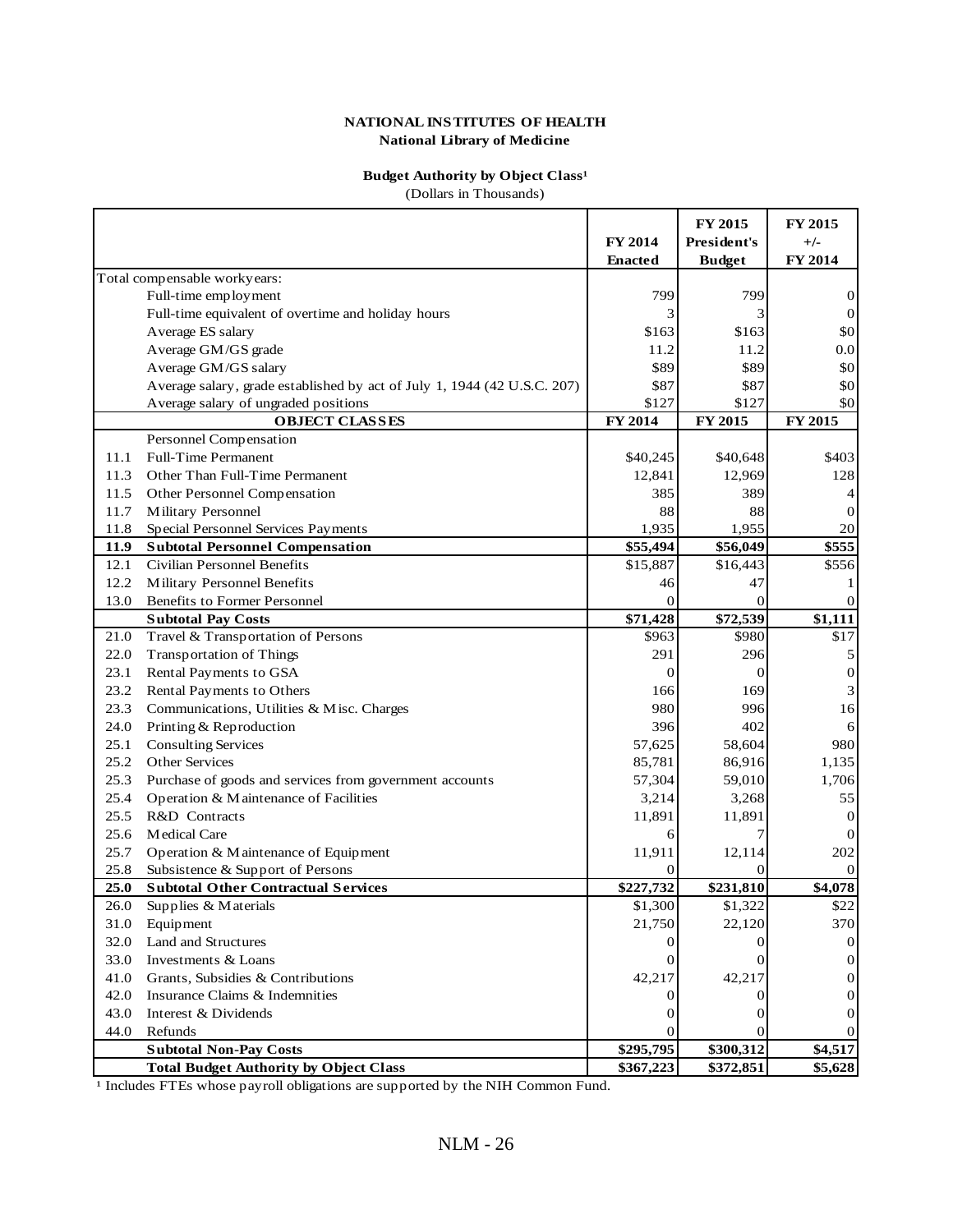|                                                  |                | FY 2015       | FY 2015        |
|--------------------------------------------------|----------------|---------------|----------------|
|                                                  | FY 2014        | President's   | $+/-$          |
| <b>OBJECT CLASSES</b>                            | <b>Enacted</b> | <b>Budget</b> | FY 2014        |
| <b>Personnel Compensation</b>                    |                |               |                |
| Full-Time Permanent (11.1)                       | \$40,245       | \$40,648      | \$403          |
| Other Than Full-Time Permanent (11.3)            | 12,841         | 12,969        | 128            |
| Other Personnel Compensation (11.5)              | 385            | 389           | $\overline{4}$ |
| Military Personnel (11.7)                        | 88             | 88            | $\overline{0}$ |
| Special Personnel Services Payments (11.8)       | 1,935          | 1,955         | 20             |
| <b>Subtotal Personnel Compensation (11.9)</b>    | \$55,494       | \$56,049      | \$555          |
| Civilian Personnel Benefits (12.1)               | \$15,888       | \$16,443      | \$555          |
| Military Personnel Benefits (12.2)               | 46             | 47            | 1              |
| Benefits to Former Personnel (13.0)              | $\overline{0}$ | $\theta$      | $\overline{0}$ |
| <b>Subtotal Pay Costs</b>                        | \$71,428       | \$72,539      | \$1,111        |
| Travel & Transportation of Persons $(21.0)$      | \$963          | \$980         | \$17           |
| Transportation of Things (22.0)                  | 291            | 296           | 5              |
| Rental Payments to Others (23.2)                 | 166            | 169           | 3              |
| Communications, Utilities & Misc. Charges (23.3) | 980            | 996           | 16             |
| Printing & Reproduction (24.0)                   | 396            | 402           | 6              |
| <b>Other Contractual Services:</b>               |                |               |                |
| Consultant Services (25.1)                       | 57,625         | 58,604        | 980            |
| Other Services (25.2)                            | 85,781         | 86,916        | 1,135          |
| Purchases from government accounts (25.3)        | 48,486         | 48,474        | $-13$          |
| Operation & Maintenance of Facilities (25.4)     | 3,214          | 3,268         | 55             |
| Operation & Maintenance of Equipment (25.7)      | 11,911         | 12,114        | 202            |
| Subsistence & Support of Persons $(25.8)$        | $\Omega$       | $\Omega$      | $\overline{0}$ |
| <b>Subtotal Other Contractual Services</b>       | \$207,017      | \$209,376     | \$2,359        |
| Supplies & Materials $(26.0)$                    | \$1,300        | \$1,322       | \$22           |
| <b>Subtotal Non-Pay Costs</b>                    | \$211,113      | \$213,541     | \$2,428        |
| <b>Total Administrative Costs</b>                | \$282,541      | \$286,080     | \$3,540        |

(Dollars in Thousands)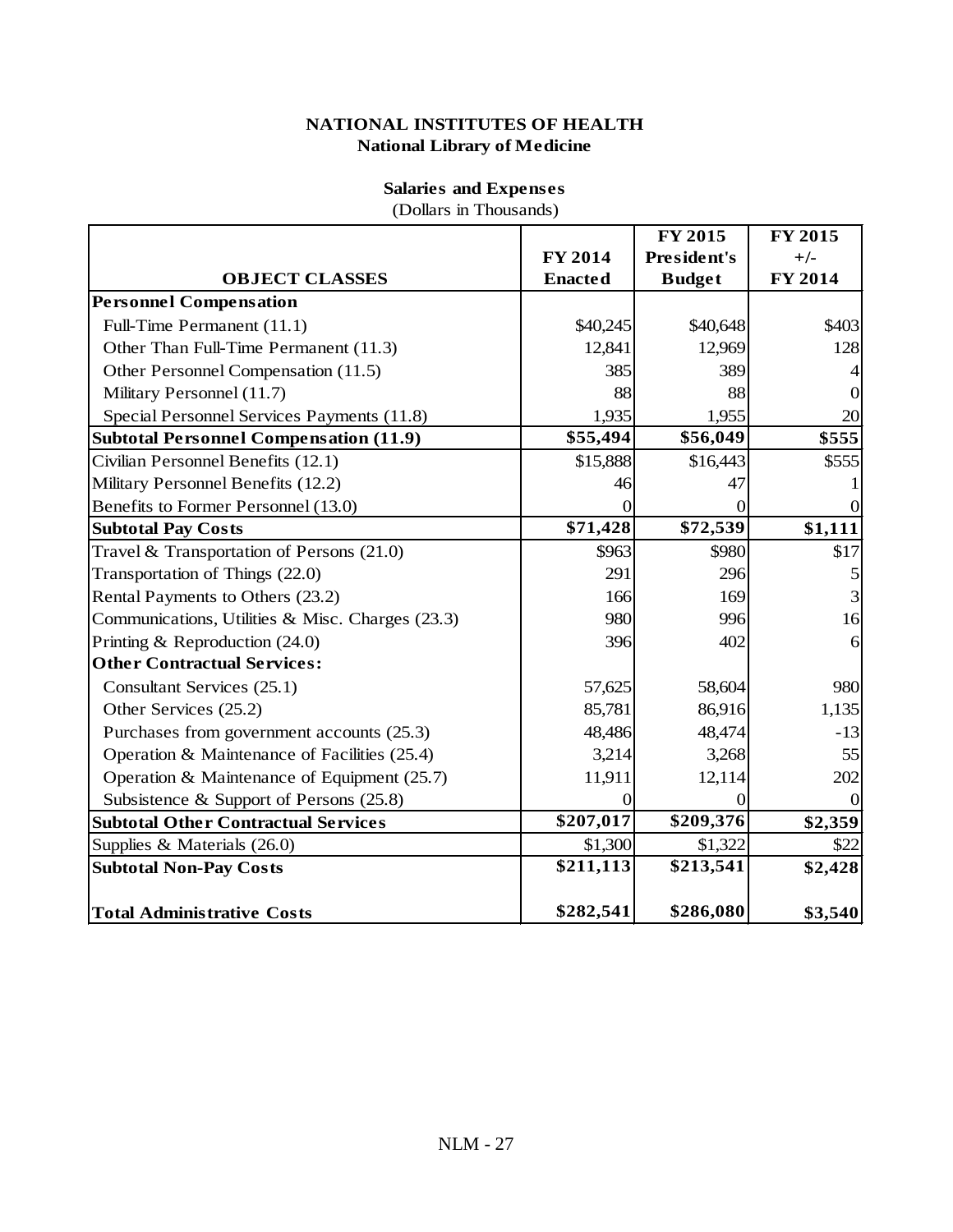|                                                                               | FY 2014 Est.<br>FY 2013 Actual |                 |                | FY 2015 Est.   |                 |                |                |                 |                |
|-------------------------------------------------------------------------------|--------------------------------|-----------------|----------------|----------------|-----------------|----------------|----------------|-----------------|----------------|
| <b>OFFICE/DIVISION</b>                                                        | Civilian                       | <b>Military</b> | Total          | Civilian       | <b>Military</b> | Total          | Civilian       | <b>Military</b> | <b>Total</b>   |
| Division of Extramural Programs                                               |                                |                 |                |                |                 |                |                |                 |                |
| Direct:                                                                       | 21                             |                 | 21             | 21             |                 | 21             | 21             |                 | 21             |
| Reimbursable:                                                                 |                                |                 |                |                |                 |                |                |                 |                |
| Total:                                                                        | 21                             |                 | 21             | 21             |                 | 21             | 21             |                 | 21             |
| Division of Library Operations                                                |                                |                 |                |                |                 |                |                |                 |                |
| Direct:                                                                       | 282                            |                 | 282            | 282            |                 | 282            | 282            |                 | 282            |
| Reimbursable:                                                                 | 24                             |                 | 24             | 24             |                 | 24             | 24             |                 | 24             |
| Total:                                                                        | 306                            |                 | 306            | 306            |                 | 306            | 306            |                 | 306            |
|                                                                               |                                |                 |                |                |                 |                |                |                 |                |
| Division of Specialized Information<br>Services                               |                                |                 |                |                |                 |                |                |                 |                |
| Direct:                                                                       | 44                             |                 | 44             | 44             |                 | 44             | 44             |                 | 44             |
| Reimbursable:                                                                 |                                |                 |                |                |                 |                |                |                 |                |
| Total:                                                                        | 44                             |                 | 44             | 44             |                 | 44             | 44             |                 | 44             |
| Lister Hill National Center for                                               |                                |                 |                |                |                 |                |                |                 |                |
| <b>Biomedical Communications</b>                                              |                                |                 |                |                |                 |                |                |                 |                |
| Direct:                                                                       | 67                             |                 | 67             | 67             |                 | 67             | 67             |                 | 67             |
| Reimbursable:                                                                 |                                |                 |                |                |                 |                |                |                 |                |
| Total:                                                                        | 67                             |                 | 67             | 67             |                 | 67             | 67             |                 | 67             |
| National Center for Biotechnology                                             |                                |                 |                |                |                 |                |                |                 |                |
| Information                                                                   |                                |                 |                |                |                 |                |                |                 |                |
| Direct:                                                                       | 27                             | 1               | 28             | 27             | $\mathbf{1}$    | 28             | 27             | $\mathbf{1}$    | 28             |
| Reimbursable:                                                                 | 253                            |                 | 253            | 253            |                 | 253            | 253            |                 | 253            |
| Total:                                                                        | 280                            | 1               | 281            | 280            | $\mathbf{1}$    | 281            | 280            | 1               | 281            |
| Office of the Director/Administration                                         |                                |                 |                |                |                 |                |                |                 |                |
| Direct:                                                                       | 70                             |                 | 70             | 70             |                 | 70             | 70             |                 | 70             |
| Reimbursable:                                                                 | 10                             |                 | 10             | 10             |                 | 10             | 10             |                 | 10             |
| Total:                                                                        | 80                             |                 | 80             | 80             |                 | 80             | 80             |                 | 80             |
| Total                                                                         | 798                            | 1               | 799            | 798            | $\mathbf{1}$    | 799            | 798            | $\mathbf{1}$    | 799            |
| Includes FTEs whose payroll obligations are supported by the NIH Common Fund. |                                |                 |                |                |                 |                |                |                 |                |
| FTEs supported by funds from                                                  | $\overline{0}$                 | $\overline{0}$  | $\overline{0}$ | $\overline{0}$ | $\overline{0}$  | $\overline{0}$ | $\overline{0}$ | $\overline{0}$  | $\overline{0}$ |
| Cooperative Research and                                                      |                                |                 |                |                |                 |                |                |                 |                |
| Development Agreements.                                                       |                                |                 |                |                |                 |                |                |                 |                |
| <b>FISCAL YEAR</b>                                                            | <b>Average GS Grade</b>        |                 |                |                |                 |                |                |                 |                |
| 2011                                                                          | 11.1                           |                 |                |                |                 |                |                |                 |                |
| 2012                                                                          | 11.2                           |                 |                |                |                 |                |                |                 |                |
| 2013                                                                          | 11.2                           |                 |                |                |                 |                |                |                 |                |
| 2014                                                                          |                                | 11.2            |                |                |                 |                |                |                 |                |
| 2015                                                                          |                                |                 |                |                | 11.2            |                |                |                 |                |
|                                                                               |                                |                 |                |                |                 |                |                |                 |                |

### **Detail of Full-Time Equivalent Employment (FTE)**